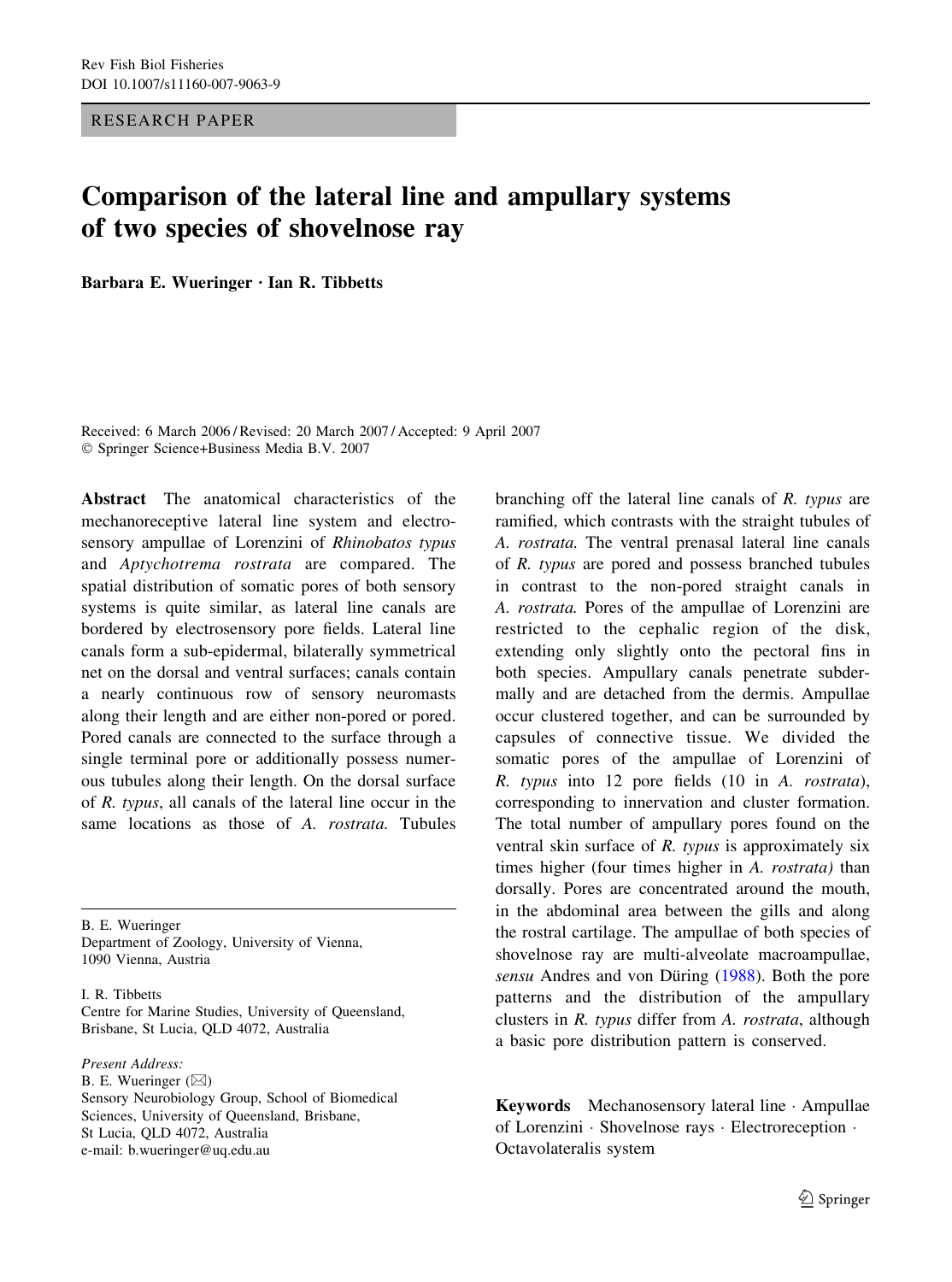## Introduction

Visible in the skin of elasmobranchs are somatic pores belonging to two major sensory systems: the ampullae of Lorenzini and the lateral line system. When first described by Stenois in 1664, the pores were thought to belong to mucus producing organs (Raschi [1984](#page-16-0)). Historically the lateral line sense organs are thought to belong to the acousticolateralis system (Boord and Campbell [1977](#page-15-0); Coombs and Montgomery [2005](#page-16-0)). Dijkgraaf [\(1963](#page-16-0)) divides the lateral line system of elasmobranchs into ordinary and ampullary organs. The former includes canal neuromasts, superficial neuromasts, vesicles of Savi and spiracular organs (Maruska [2001](#page-16-0)), and are mechanoreceptors displaying directional sensitivity distributed over the head, trunk and tail of elasmobranchs (Szabo [1974](#page-16-0)). The latter are the ampullae of Lorenzini, which are sensitive to electrical stimuli and restricted to the cephalic region and pectoral fins (Szabo [1974\)](#page-16-0). Both the ampullae of Lorenzini and the lateral line system are innervated by branches of the anterior lateral line nerve (Boord and Campbell [1977\)](#page-15-0).

Several types of mechanosensory lateral line organs occur in elasmobranchs. The sensory unit of all lateral line organs is the neuromast. Each neuromast comprises sensory hair cells and supportive cells and is covered by a cupula (Maruska [2001](#page-16-0); Kasumyan [2003\)](#page-16-0). The lateral line canal system forms a network of sub-epidermal pored or non-pored canals that possess a nearly continuous sensory epithelium located at the bottom of the canal (Maruska [2001](#page-16-0)). Pored canals connect to the surface via endpores and tubules branching off along the length of the canal. Tubules can be branched and do not contain a sensory epithelium (Maruska [2001\)](#page-16-0). Pored lateral line canals enable elasmobranchs to detect acceleration of the hydrodynamic flow, whereas non-pored canals allow the detection of water velocity (Maruska and Tricas [2004\)](#page-16-0). Superficial neuromasts (or pit organs) are neuromasts located either in surface grooves in rays or between modified scales in sharks (Maruska [2001](#page-16-0)). They encode water velocity and mediate rheotaxis (Peach [2001](#page-16-0); Maruska and Tricas [2004\)](#page-16-0). Vesicles of Savi are found in some benthic batoids (Dasyatis spp., Narcine spp. and Torpedo spp.). A large central and two smaller peripheral neuromasts are found in closed cavities located 0.5–2 mm under the skin surface, surrounded by a cartilaginous cover (Maruska [2001](#page-16-0)). Spiracular organs are located in a closed cavity in the hyoid arch region and may be proprioreceptors encoding movements of the hyomandible (Maruska [2001](#page-16-0); Kasumyan [2003](#page-16-0)).

The ampullae of Lorenzini enable elasmobranchs to detect electric fields as low as  $5 \text{ nVcm}^{-1}$  (Kalmijn [1974](#page-16-0)). Electroreception is used during navigation and the detection of mates, prey and predators (Kalmijn [1974](#page-16-0); Bullock and Szabo [1986](#page-15-0); Tricas et al. [1995](#page-16-0); Wilkens and Hofmann [2005](#page-17-0)). Each ampulla consists of a somatic pore leading to a jelly-filled canal that proximally forms an ampulla comprising several alveolate bulbs embedded in subcutaneous tissue (Boord and Campbell [1977](#page-15-0); Jorgensen [2005\)](#page-16-0). The sensory epithelium is restricted to the inside of the alveoli (Waltman [1966;](#page-17-0) Murray [1974\)](#page-16-0). Ampullae are clustered together in capsules of connective tissue enabling the suppression of interference from the animal's own electrical field, through restricting the received signals to those of non-common mode (Kalmijn [1974](#page-16-0)). Physiological response properties are linked to the passive electrical properties and structure of the ampullary organ (Kalmijn [1974\)](#page-16-0). Each receptor is directional with best responses to fields oriented parallel to the canal (Murray [1962;](#page-16-0) Bodznick and Boord [1986](#page-15-0)). Andres and von Düring [\(1988\)](#page-15-0) divide the electroreceptive structures of elasmobranchs into three groups, due to their overall size: (a) freshwater skates possess mini-ampullae, with canal lengths around  $450 \mu m$ , (b) holocephalans and hexanchid sharks possess micro-ampullae restricted to certain cephalic regions with canals ranging from 1.5 to 10 mm in length, and (c) macro-ampullae are found in marine Chondrichthyes, with canals up to 20 cm long.

Rhinobatos typus (Bennett 1830), the giant shovelnose ray, is widely distributed in the Indo- Pacific, from India to Australia (Compagno and Last [1999](#page-15-0)). In Australasian waters this species is found from Shark Bay, Western Australia, to Forster, New South Wales, including the Northern Territory and Queensland (Cavanagh et al. [2003](#page-15-0)). Juveniles are common in mangrove systems and estuaries while adults are found on the continental shelf to depths of 100 m. Specimens have been found to live and breed permanently in freshwater (Compagno and Last [1999\)](#page-15-0). This species reaches a maximum total length of 270 cm (Cavanagh et al. [2003\)](#page-15-0) and feeds on shellfish and benthic prey (Compagno and Last [1999;](#page-15-0) Cavanagh et al. [2003\)](#page-15-0).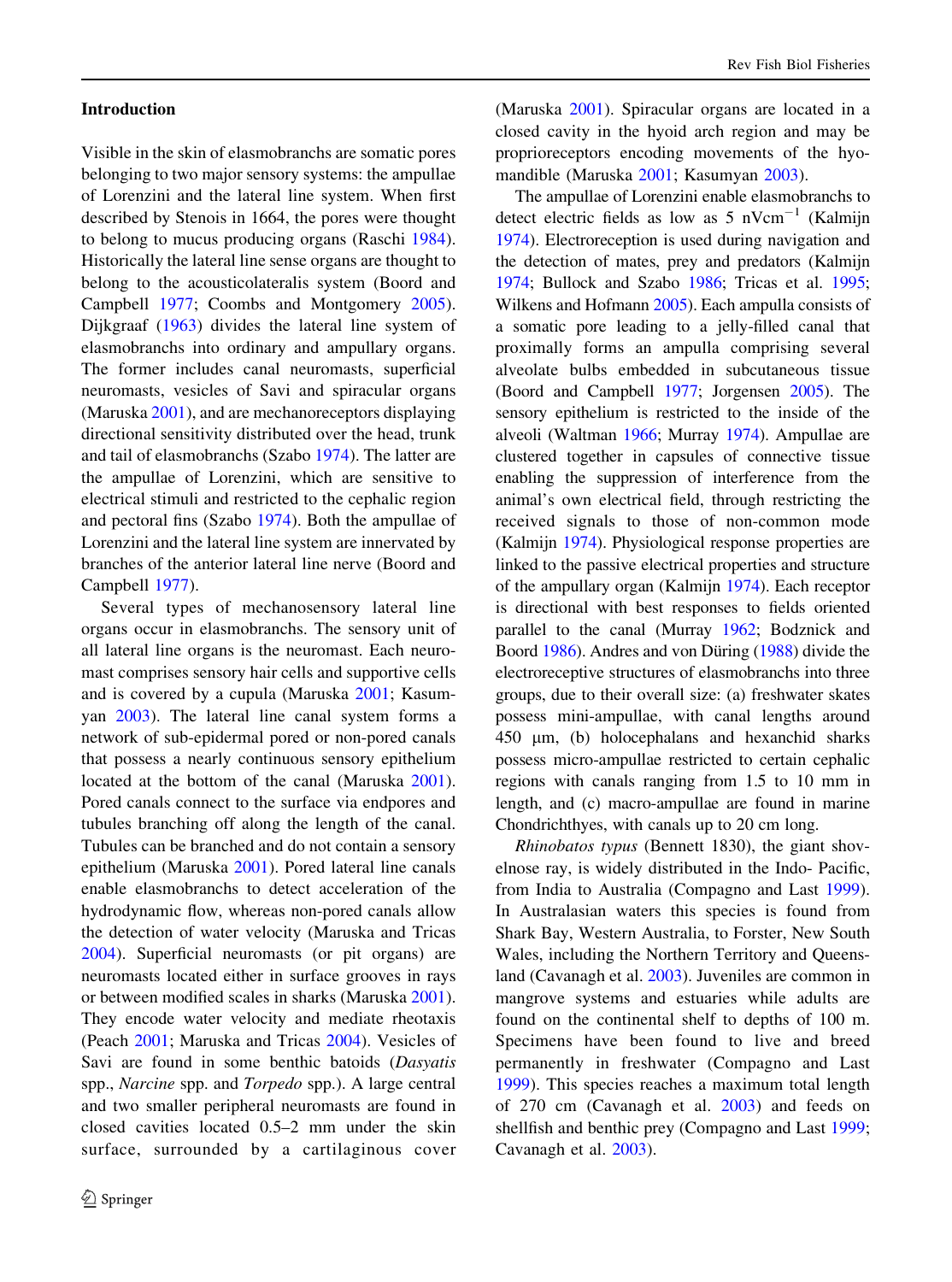<span id="page-2-0"></span>Aptychotrema rostrata (Shaw & Nodder 1794), the eastern shovelnose ray, is endemic to the continental slope off eastern Australia, where it ranges from Moreton Bay, Queensland, to Halifax Bay, New South Wales (Compagno and Last [1999](#page-15-0)). Generally found in coastal waters to depths of 50 m, its diet is dominated by benthic crustaceans, mollusc and fish (Compagno and Last [1999;](#page-15-0) Kyne and Bennett [2002](#page-16-0)). A maximum size of 120 cm has been reported (Compagno and Last [1999\)](#page-15-0).

Here, we compare the morphology of the lateral line system and ampullae of Lorenzini of Rhinobatos typus and Aptychotrema rostrata. Dominance of cryptic, benthic prey in the diet suggests a high probability of the use of mechanoreception and electroreception in prey detection. The occurrence of R. typus in both marine and freshwater habitats also makes this species of interest concerning the structure of the ampullae of Lorenzini, as only one omnihaline species of elasmobranch has been examined thus far (Whitehead [2002\)](#page-17-0). By mapping the lateral line system and ampullae of Lorenzini, we assess general adaptations to the benthic lifestyle as well as adaptations to the specific habitat conditions. Rhinobatid rays were chosen for this study as they are locally abundant in southeast Queensland and because they are a poorly studied taxon amongst elasmobranchs (Last et al. [2004](#page-16-0)).

#### Materials and methods

All procedures of this study were approved by the University of Queensland Animal Ethics Committee (Permit No. CMS/420/04). Rhinobatos typus were collected under the MBMP Permit No.QS2004/ CVL316, GBRMPA Permit No.G02/7121 and Queensland Fisheries Permit No.PRM02279I and Aptychotrema rostrata were collected under the Queensland Fisheries Permit No.PRM03951I.

Rhinobatos typus, Bennett 1830  $(n = 6)$  and Aptychotrema rostrata, Shaw and Nodder, 1794  $(n = 2)$  were caught by hand netting, in Shark Bay, Heron Island  $(23°31' S, 152°1' E)$  and off North Stradbroke Island  $(27°43'$  S,  $153°27'$  E), Moreton Bay, Queensland, Australia (Table 1). Specimens were identified (Compagno and Last [1999\)](#page-15-0) and euthanized with an overdose of tricaine methane sulfonate (MS222; 1:2000). The following measurements were taken  $(\pm 1 \text{ mm})$ : total length, precaudal length, disk width and disk length. The respective data on sex and collecting site of each specimen were also noted (Table 1).

Peripheral organisation of the mechanosensory lateral line and electrosensory ampullary systems

Dorsal and ventral tissue samples from Rhinobatos typus were examined with scanning electron microscopy (SEM) to identify differences in somatic pores belonging to the lateral line system and ampullae of Lorenzini. Tissue samples from four specimens (Table 1 No.2–5) were fixed and preserved in Karnovsky's ([1965\)](#page-16-0) formaldehyde- glutaraldehyde fixative. They were washed in three series of 0.1 M phosphate buffer, transferred into an ascending series of alcohol (20, 40, 60, 70% EtOH for 30 min each), critical point dried, mounted on 10 mm aluminium

Table 1 Specimens of *Rhinobatos typus* and *Aptychotrema rostrata* collected for the present study

|                       |      |      |      |   | Specimen number Disk width (cm) Disk length (cm) Total length (cm) Sex Disk surface area $(cm^2)$ Collecting site |                         |
|-----------------------|------|------|------|---|-------------------------------------------------------------------------------------------------------------------|-------------------------|
| Rhinobatos typus      |      |      |      |   |                                                                                                                   |                         |
| 1                     | 14.0 | 18.0 | 43.0 | m |                                                                                                                   | Heron Island            |
| 2                     | 13.5 | 17.0 | 39.5 | f | -                                                                                                                 | Heron Island            |
| 3                     | 16.1 | 18.4 | 46.9 | m | 155.6                                                                                                             | North Stradbroke Island |
| 4                     | 17.2 | 21.0 | 49.5 | f | 178.5                                                                                                             | Heron Island            |
| 5                     | 14.4 | 19.2 | 45.0 | m | 141.5                                                                                                             | Heron Island            |
| 6                     | 15.5 | 19.7 | 43.3 | f | 142.6                                                                                                             | Heron Island            |
| Aptychotrema rostrata |      |      |      |   |                                                                                                                   |                         |
| 7                     | 25.5 |      | 68.0 | m | -                                                                                                                 | N. Stradbroke Island    |
| 8                     | 22.4 |      | 64.0 | m |                                                                                                                   | N. Stradbroke Island    |
|                       |      |      |      |   |                                                                                                                   |                         |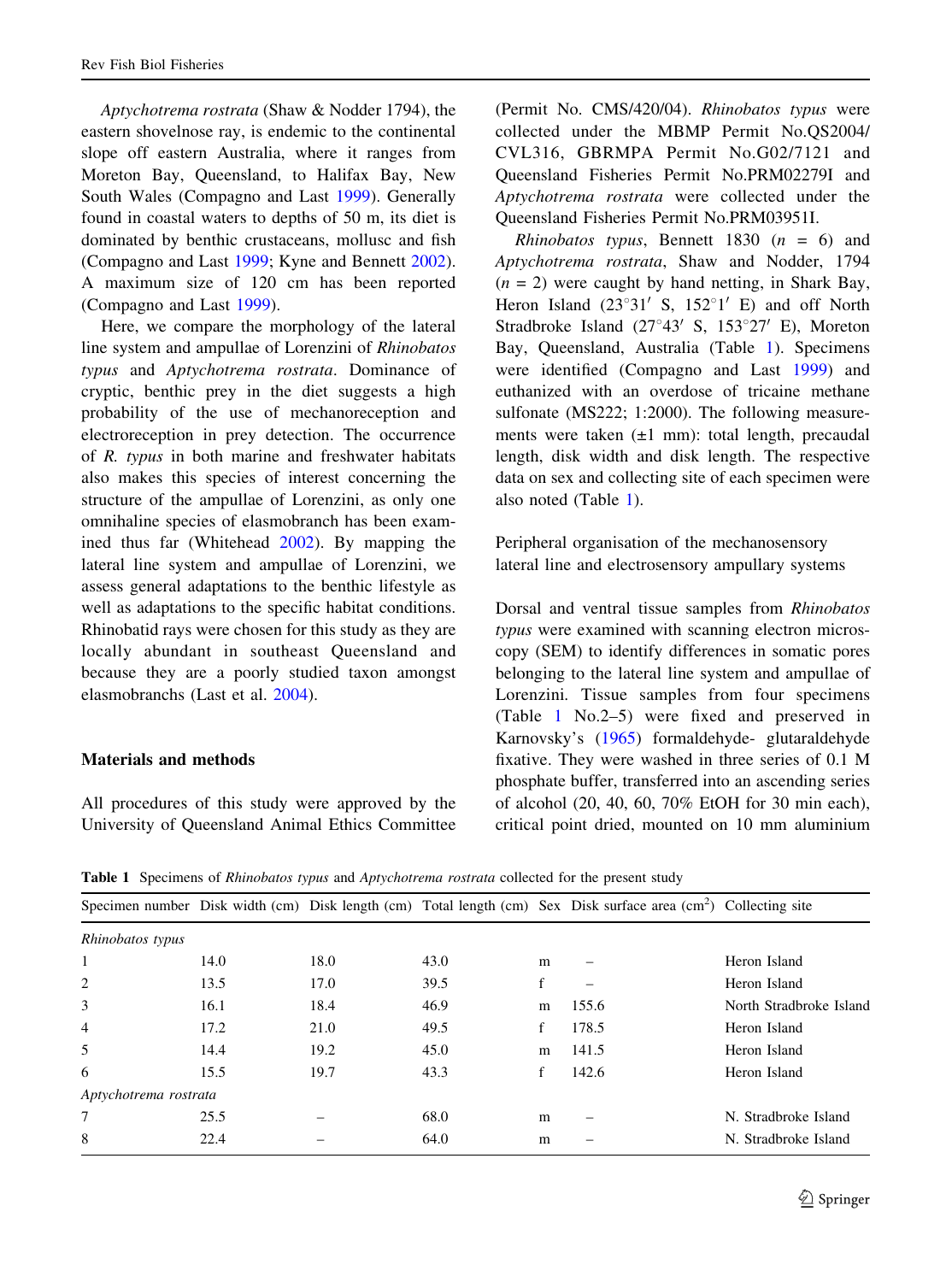<span id="page-3-0"></span>stubs and sputter coated with gold. Samples were viewed in a JEOL JSM 6400 F scanning microscope at 75 kV. Images were captured digitally and viewed with AnalySIS ver.3 by Soft Imaging System.

Morphological characteristics of the lateral line system and the ampullae of Lorenzini of four specimens of *Rhinobatos typus* (Table [1](#page-2-0) No.3–6) and two specimens of Aptychotrema rostrata (Table [1](#page-2-0) No.7 and 8) were compared. Specimens were preserved in neutrally-buffered formalin (10%) for 48 hrs and stored in 70% ethanol. The surface area of the pectoral disk was estimated  $(\pm 1 \text{ mm}^2)$  by placing each specimen with the ventral side on a grid paper with 1  $mm<sup>2</sup>$  squares and drawing an outline of the disk. A drawn line following the abdominal lateral line canal connected to the base of the pectoral fin was used to delineate the caudal margin of the disk. Possible changes in the size of animals due to preservation were presumed to be consistent for all specimens and between species. To visualize superficial sensory pores, specimens were stained with Methylene Blue solution (approximately 1% ) applied to the skin under slight pressure. Specimens were viewed using an Olympus SZX9 stereomicroscope. To avoid double counting of the pores, a grid system made of nylon thread was superimposed on the skin surface. To further distinguish pores of the lateral line and ampullae of Lorenzini single pores were dissected out and the canals viewed. Pore fields of the ampulla of Lorenzini were identified for the purpose of general description. The location of the ampullary clusters was also identified. We define a cluster as an aggregation of ampullary bulbs, and a capsule as a cluster of ampullae surrounded by a common collagen sheath. Pit organs or free neuromasts of both species were verified by comparison with Peach [\(2003](#page-16-0)). Muscles and bones were identified after Wilga and Motta ([1998\)](#page-17-0), Compagno ([1999\)](#page-15-0), and Liem and Summers [\(1999\)](#page-16-0). Terminology of the lateral line canals and ampullary clusters follows Garman (1888) in McEachran et al. ([1996\)](#page-16-0), Chu and Wen ([1979\)](#page-15-0) and Raschi ([1984\)](#page-16-0). Preliminary ampullary pore counts and disk surface area estimates were performed on ten additional specimens of R. typus in the collection of the Queensland Museum. As these specimens could not be dissected, a grid system was used as described above. All statistical methods follow Köhler et al.  $(2002)$  $(2002)$  and Statsoft, Inc.  $(2004)$  $(2004)$ . As the mechanosensory lateral line canal system and electroreceptive ampullary system of R. typus are described in detail, only the major differences apparent in A. rostrata are reported.

Morphology of the ampullary organs of Rhinobatos typus

The general arrangement of ampulla of Lorenzini of the hyoid capsule and rostral tissue of Rhinobatos typus were analysed using standard histological methods on tissue samples from six specimens (Table [1](#page-2-0) No.1–6). After collection, tissue samples were kept in neutrally-buffered formalin for several weeks. Samples containing denticles were decalcified in Gooding and Stewart's Fluid (Culling [1974](#page-16-0)) for up to four days, washed in water, dehydrated in an ascending alcohol series (70, 90, 100, 100% EtOH for 45 min each), transferred into 100% xylene and embedded in paraffin wax at  $60^{\circ}$ C in a vacuum oven. Sections  $(6 \mu m)$  were cut with a "280" Spencer microtome and stained with Mayer's Haematoxylin-Eosin (Culling [1974\)](#page-16-0). They were viewed using an Olympus BX41 light microscope. Images were captured with a Nikon Coolpix 4500 digital camera.

Ampullary organs (Fig. 1) were classified according to the nomenclature defined in Andres and von



Fig. 1 Schematic representation of a single ampulla of Lorenzini of a rhinobatid shovelnose ray. From a somatic pore, the canal extends, widening proximally to an ampullary bulb. The ampulla is formed by several alveoli in a grape-like arrangement. The epithelium of adjacent alveoli and the canal is separated by the medial zone. A sensory nerve fibre extends from the proximal end of the ampulla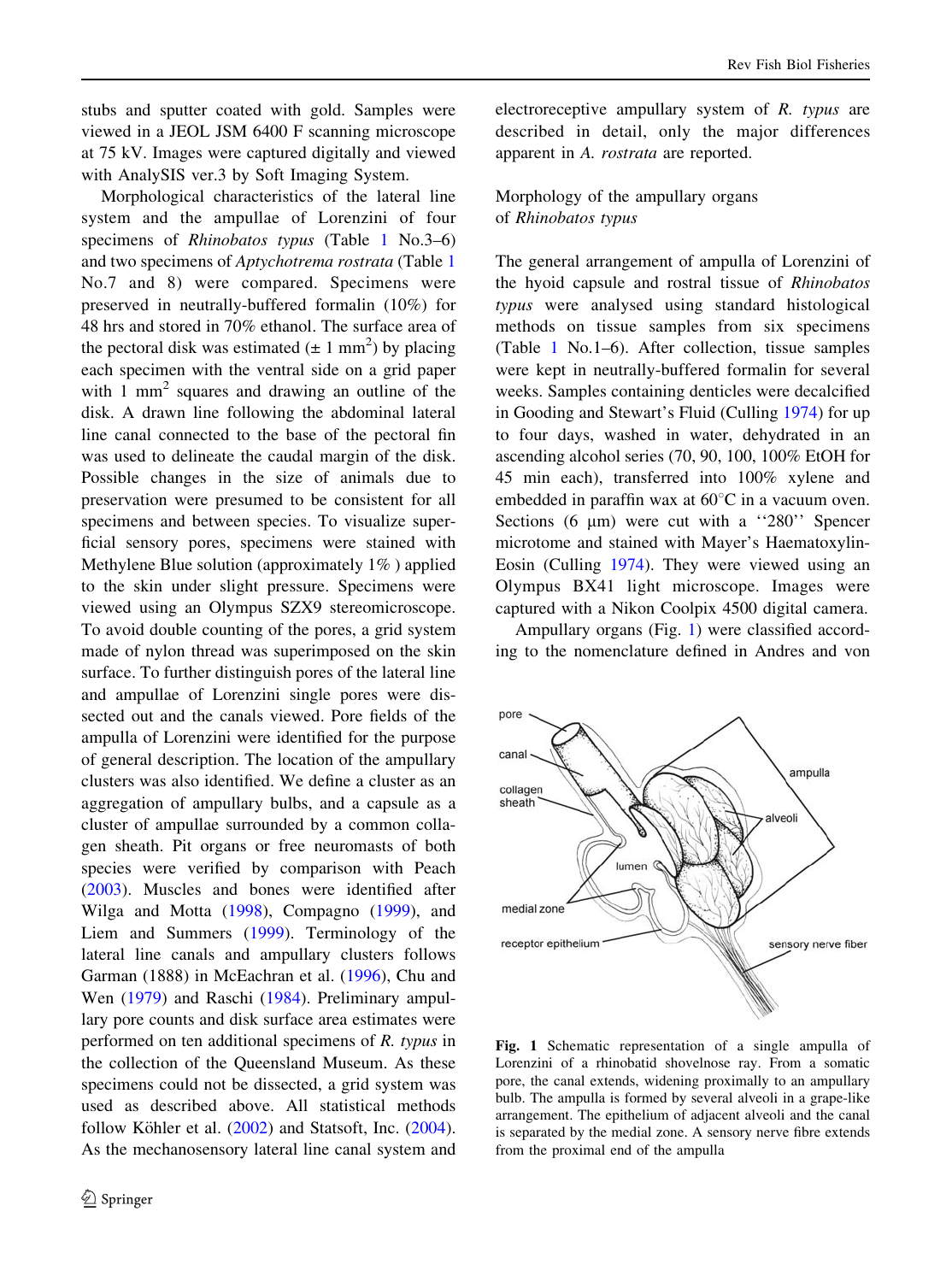<span id="page-4-0"></span>Düring ([1988\)](#page-15-0). Histological measurements were taken with a calibrated ocular  $(\pm 1)$  ocular unit). Serial sections were produced for all ampullae and measurements were taken from the section showing the greatest circumference of the respective ampulla. As alveoli are elliptical in this species, the longest and shortest orthogonal diameters of the alveolar lumen were measured and the maximal area of crosssections of alveoli calculated. Diameter of canals and ampullae were also measured. The diameter of the canal was measured immediately distal to the medial zone, where canals had not yet bifurcated. As the canals also appeared elliptical, two measurements were taken. For measurements of the ampullary diameter, cross sections were differentiated from longitudinal sections based on the presence of the ampulla's canal. All measurements are presented as mean  $\pm$  standard deviation. In order to count the alveolar bulbs of each ampulla, all histological sections of the respective ampulla were drawn. All statistics follow Köhler et al.  $(2002)$  $(2002)$  and Statsoft Inc. [\(2004](#page-16-0)). Skin layers were identified according to Kemp ([1999\)](#page-16-0) and Maruska ([2001\)](#page-16-0).

# **Results**

Peripheral organisation of the mechanosensory lateral line and the electrosensory ampullary system

On the epidermal surface of Rhinobatos typus, structures belonging to two major sensory systems are visible: pores of the lateral line and the ampullae of Lorenzini (Fig. 2a, b) and canals of the lateral line (Fig. 2c). Pores of the lateral line vary in size and are of two types: the terminal pores of the canal are about equal in size to ampullary pores, whereas tubular pores are smaller  $(54 \pm 2 \mu m)$  in diameter). Pores of the ampulla of Lorenzini measure  $114 \pm 15$  µm in diameter.

#### The lateral line system of Rhinobatos typus

The mechanosensory lateral line system forms a subepidermal bilaterally-symmetrical net on the dorsal and ventral surface of Rhinobatos typus (Fig. [3\)](#page-5-0). Most canals are embedded in the fibrous layer of the dermis and contain a nearly continuous row of sensory



Fig. 2 The epidermis of Rhinobatos typus (Table1, specimen No.2 and 5), SEM. (a) dorsal side. (b), (c) ventral side. Pores of the lateral line system (LL) and ampullae of Lorenzini (AL) are visible, but differ in size. The abdominal lateral line canal (AC) forms an open groove

neuromasts along their length, as reported for other chondrichthyans. Other canals are associated with the deep layer of the dermis. Canals are either non-pored or pored and pored canals are either connected to the surface through a single terminal pore or additionally possess numerous tubules along their length. Canals embedded in the fibrous layer can penetrate into the deep fascia of the dermis and become only loosely associated with the dermis. Some canals form an open groove containing free neuromasts.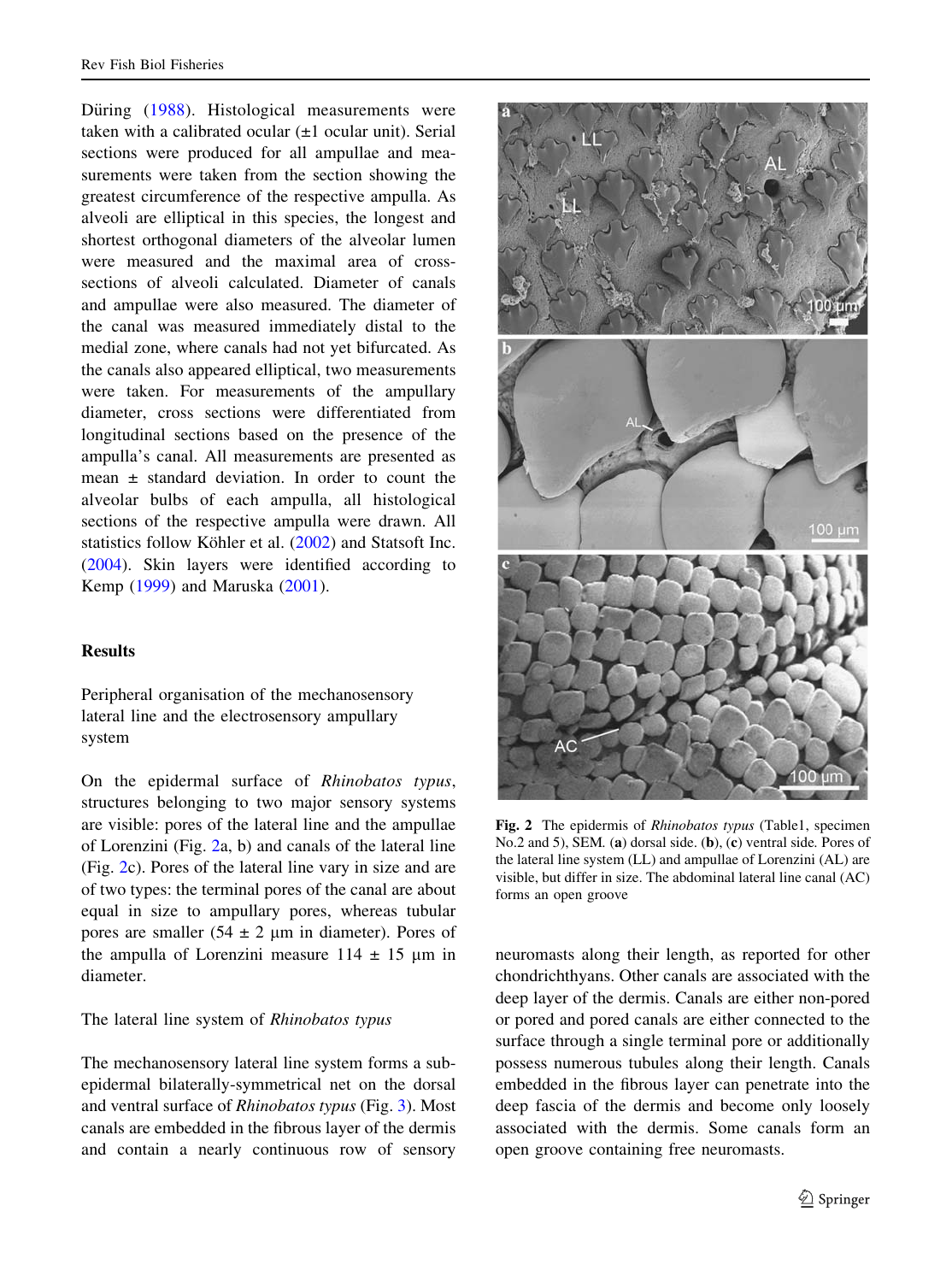<span id="page-5-0"></span>

Fig. 3 Schematic representation of the mechanosensory lateral line canal system on the dorsal and ventral sides of Rhinobatos typus

Dorsally, the hyomandibular canal extends from an anterior branch of the scapular canal, loosely following the propterygial cartilage. It connects to both the infraorbital and supraorbital canals laterally and anterior to the eye, respectively. Tubules branch off the main canal and are mixed with the pores of the ampullae of Lorenzini. The dorsal infraorbital lateral line canal (DILC) connects bilaterally over the neurocranium anterior to the pores of the endolymphatic duct. From there it extends laterally between the spiracle and eye, being loosely associated with the deep fascia. Antero-lateral to the spiracle the DILC bifurcates where one branch runs to the caudo-lateral margin of the spiracle, where it terminates in branching tubules. The other branch passes lateral to the eye and the nasal capsule, extending to the rostral margin of the propterygium, where it penetrates to the ventral side. When passing laterally along the eye, the DILC is loosely connected to the deep fascia. Anterior to the eye it descends into the fibrous layer of the dermis and forms tubules on both sides. The dorsal supraorbital lateral line canal runs anteriorly along the rostral cartilage with branched tubules that extend laterally but not medially (Fig. [2](#page-4-0)). Lateral to the endolymphatic pore it connects with the infraorbital canal. Near the rostral appendix the supraorbital canal breaks through to the ventral side. The scapular lateral line canal forms four canals dorsally that extend from the posterior lateral line canal, above the pectoral girdle laterally, along the pectoral fins. The most rostral canal connects to the hyomandibular canal and the three others terminate in bifurcating tubules.

On the ventral surface, the hyomandibular canal forms a loop to the posterior between the lateral edge of the nasal capsule and the first gill opening, being connected to the skin surface through tubules along its entire length. Lateral to the nasal cartilage, the hyomandibular canal connects with the nasal lateral line canal. The ventral infraorbital canal extends from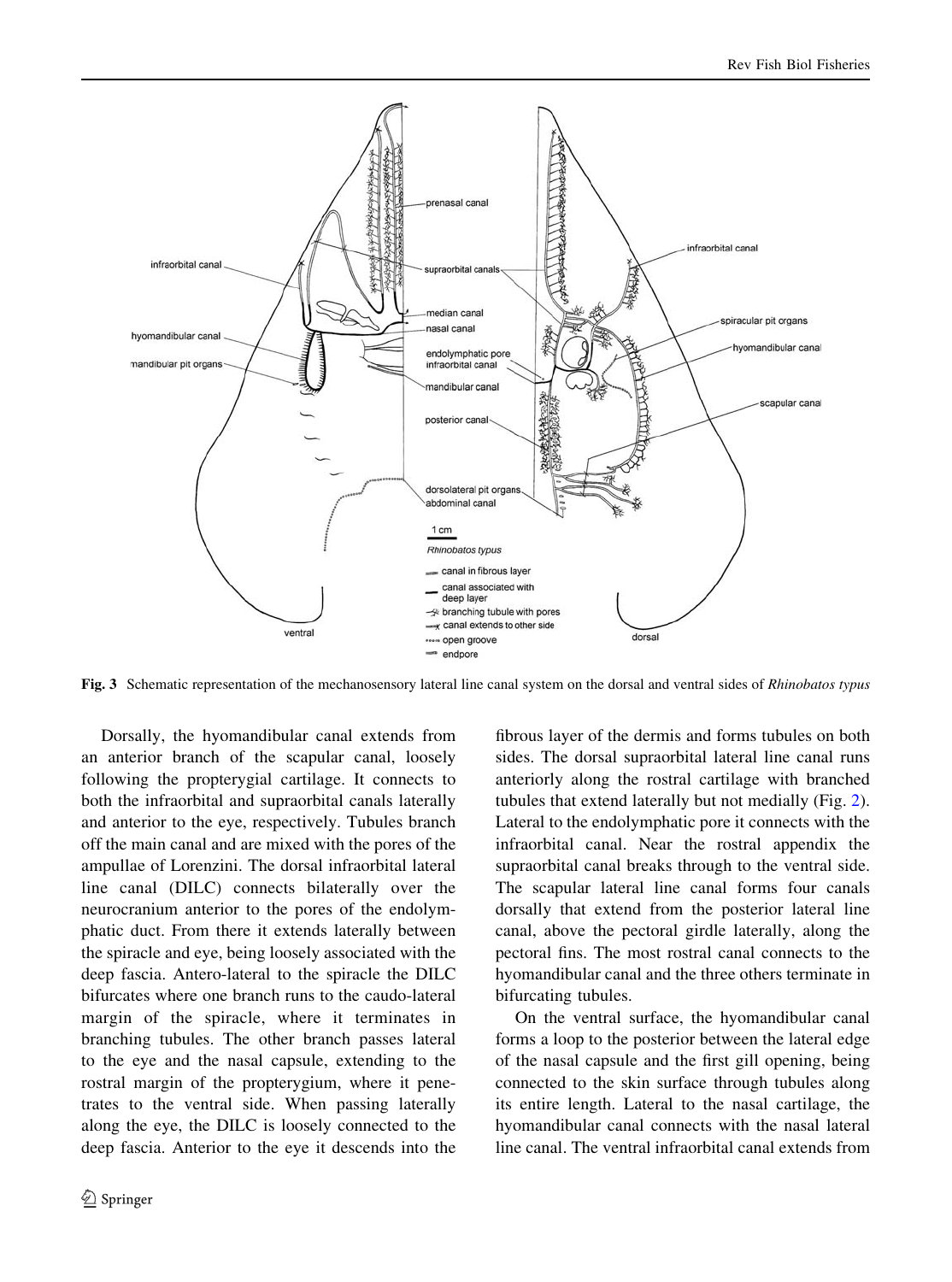<span id="page-6-0"></span>the connection with the dorsal infraorbital canal to the junction with the supraorbital canal. This part lacks tubules or pores. Near the rostral appendix, the supraorbital canal breaks through to the ventral side, where it runs laterally to the prenasal lateral line canal along the rostral cartilage, with branched tubules extending laterally. When reaching the neurocranium, the ventral supraorbital canal forms a nonpored loop that extends to the lateral margin of the disk and returns to the lateral edge of the nasal capsule, where it connects to the infraorbital canal. The ventral suprorbital lateral line canal is embedded in the fibrous layer of the dermis and is only loosely associated with the deep fascia while crossing over the neurocranium. The mandibular lateral line canal runs across the midline passing posteriorly to the mandible. It is connected to the surface via terminal pores and lacks tubules. The abdominal lateral line canal in Rhinobatos typus forms an open groove (Fig. [2](#page-4-0)c) that follows the pectoral girdle and metapterygium. Scales surrounding this open grove are not specialized in their shape.

Superficial neuromasts or pit organs contain a sensory epithelium formed by free neuromasts embedded in grooves in the skin, as indicated by Peach [\(2003](#page-16-0)). In Rhinobatos typus the dorsolateral pit organs line the posterior lateral line canals from immediately posterior to the endolymphatic pores to the caudal fin. The grooves are oriented perpendicular to the rostrocaudal body axis. Dorsally, the spiracular pit organs form a continuous groove lateral to the spiracle and the eye. The terminations of this groove are in close proximity to the mandibular lateral line canal, where the spiracular pit organ bends towards the spiracle. On the ventral side, three mandibular pit organs are found rostral to the first gill opening.

#### The ampullary system of Rhinobatos typus

Pores of the ampullae of Lorenzini of Rhinobatos typus (Fig. 4) are mostly found on the cephalic region of the disk, extending only slightly onto the pectoral fins. Ampullary canals penetrate subdermally and are detached from the dermis. Ampullae occur in clusters that can be surrounded by connective tissue, forming a capsule. We divided the somatic pores of the ampullae of Lorenzini of  $R$ . typus into six areas dorsally (A–F) and six areas ventrally (G–L). These areas correspond to the innervation and cluster



Fig. 4 Schematic representation of the pores of the ampullae of Lorenzini on the dorsal and ventral surfaces of Rhinobatos typus. This species possesses a mean of  $75.1 \pm 11.4$  pores dorsally, and  $452 \pm 162.8$  pores ventrally  $(n = 4)$ 

formation (Fig. [5](#page-7-0)). To further clarify locations of ampullary clusters they are additionally presented in the context of muscles and cartilage, with dermis and connectives removed (Fig. [6](#page-8-0)).

The ampullary pores distributed on the dorsal surface within areas  $A$ –E (Fig. [5](#page-7-0), Table [2\)](#page-8-0) attach to sensory units of the hyoid capsule. Area A follows the hyomandibular lateral line canal from the pectoral girdle along the propterygium to the musculus quadratomandibularis in one row. Pores of area B form a semicircle medial and caudal of the spiracle. Area C lies lateral to the spiracle and between area A and B. The ampullary pores of areas D and E also lead to ampullae of the hyoid capsule lateral of the rostral cartilage. Pores of area D extend between the nasal capsule and the rostral tip of the propterygium and area E extends from the middle of the nasal capsule almost to the tip of the rostrum. The hyoid capsule is innervated by the hyomandibular branch of the anterior lateral line nerve. Ampullae of area F belong to the superficial ophthalmic capsule where their pores lie along the outer edge of the rostral cartilage and along the tip of the rostrum. Both the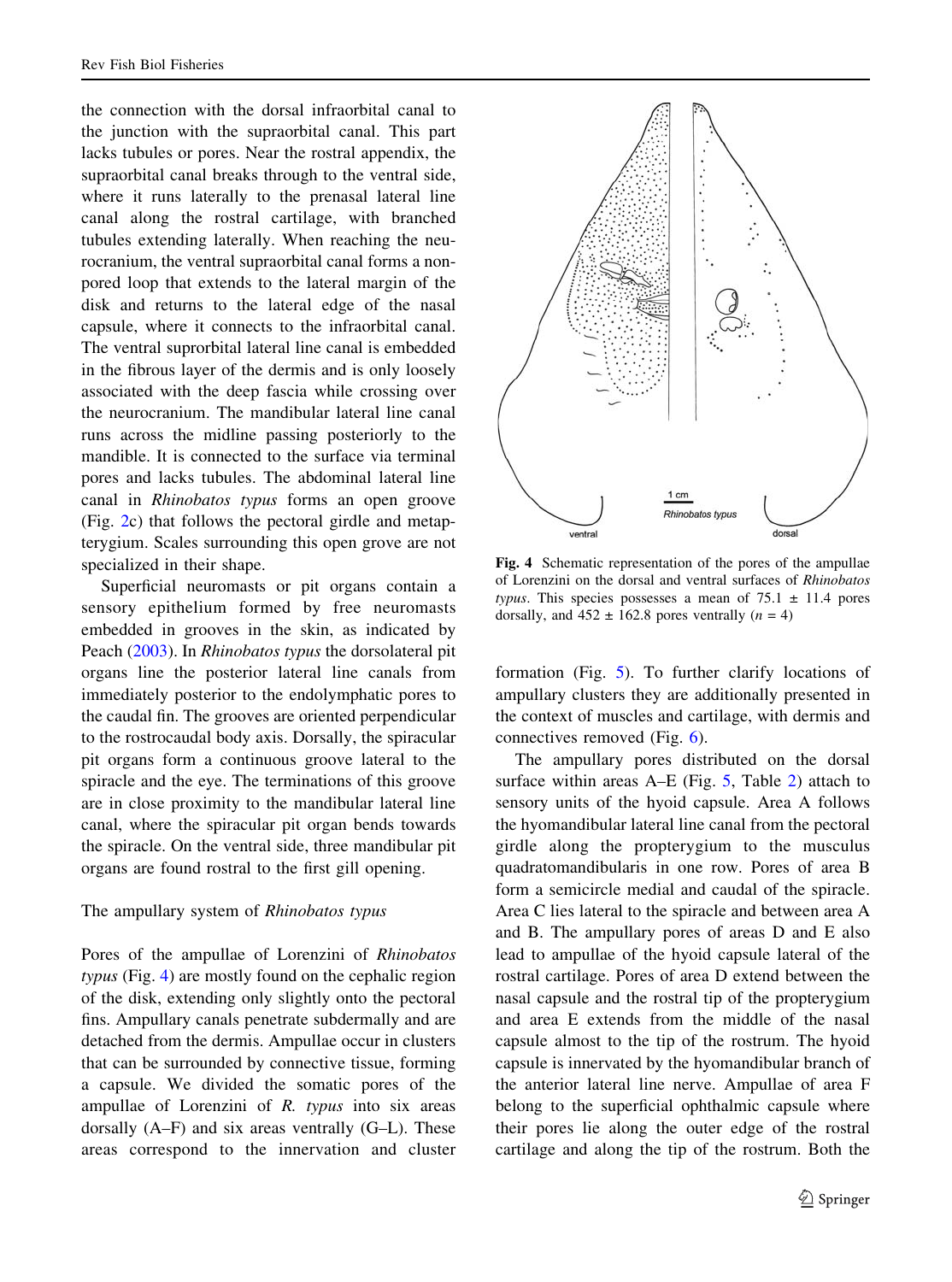<span id="page-7-0"></span>

Fig. 5 Schematic representation of the dorsal and ventral pore fields and capsules of the ampullae of Lorenzini of a representative specimen of Rhinobatos typus. Each pore field is surrounded by a dotted line and assigned a letter. The number indicates the mean number of pores of the respective pore field  $(n = 4)$ . Arrows indicate the main directions of the ampullary canals. (a) Ventral rostrum of R. typus with stained ampullary canals

dorsal superficial ophthalmic capsule and some of the ventral rostral clusters are innervated by the outer buccal branch of the anterior lateral line nerve.

On the ventral side of the disk of Rhinobatos typus, pores of the ampullae of Lorenzini are more numerous (Fig. [4](#page-6-0), Table [2](#page-8-0)). Area G is formed by ampullae from the hyoid capsule where pores cover the whole abdominal area between the gills, the abdominal lateral line canal and the lower jaw. Laterally, the area is restricted by a row of pores running along the propterygium. Rostally, area G slightly overlaps with area I. Ampullae of area I are positioned in the outer buccal capsule located between the musculus quadratomandibularis, the nasal cartilage and the antorbital cartilage (Fig. [6](#page-8-0)). The pores of this capsule overlap caudally with the pores of area G and medially with the pores of area J. The most lateral and rostral pores are located on top of the propterygium. The outer buccal capsule and a few of the rostral clusters located anterior to the nasal cartilage are innervated by the outer buccal branch of the anterior lateral line nerve. Area H is formed by the mandibular capsule, positioned half way along each side of the mandible. The pores are situated on top of the lower mandible and restricted by skin folds on all sides. The mandibular capsule is innervated by the hyomandibular branch of the anterior lateral line nerve. Area J is formed by ampullae belonging to four nasal capsules. The capsules are positioned on top of the neurocranium between the palatoquadratum, the rostral cartilage and the nasal cartilage. Both the nasal capsules and some of the rostral clusters are innervated by the inner buccal branch of the anterior lateral line nerve.

The pores of area K are found in the transparent part of the rostrum, stretching from the rostral appendix to the rostral tip of the propterygium. Caudally, the area is restricted by the rostral edge of the nasal cartilage and the neurocranium. The ampullae of this area are found either detached or belonging to up to 85 clusters restricted to the same area. Each cluster contains 2–20 ampullae, but most clusters contain 1–5 ampullae. Clusters are lined up laterally along the loops of the infraorbital lateral line canal and laterally along the prenasal lateral line canal. Rostral clusters are innervated by the following branches of the anterior lateral line nerve: superficial opthalimic, outer buccal and inner buccal. Pores of the ampullae of Lorenzini belonging to the superficial ophthalmic capsule form area L where they are found from the caudal edge of the rostral appendix to the tip of the rostrum. No correlation was found between the surface area of the disk and the total numbers of pores (ventral  $r^2 = 0.059$ ; dorsal  $r^2 = 0.0238$ ;  $n = 4$ ).

#### The lateral line of Aptychotrema rostrata

In Aptychotrema rostrata, on both the ventral and dorsal surfaces, all canals of the lateral line (Fig. [7\)](#page-9-0) occur in the same locations as those of Rhinobatos typus. Therefore, only the main differences in canals will be described briefly. In A. rostrata, tubules end in one surface pore each instead of bifurcating and forming pore fields. Rostrally, the hyomandibular canal ends in a single surface pore and is not connected directly to the infraorbital canal but via three tubules. The scapular lateral line canal forms four canals, each one ending in a single surface pore without tubules. Lateral to the eye, the infraorbital canal bifurcates into a rostral and a caudal branch, the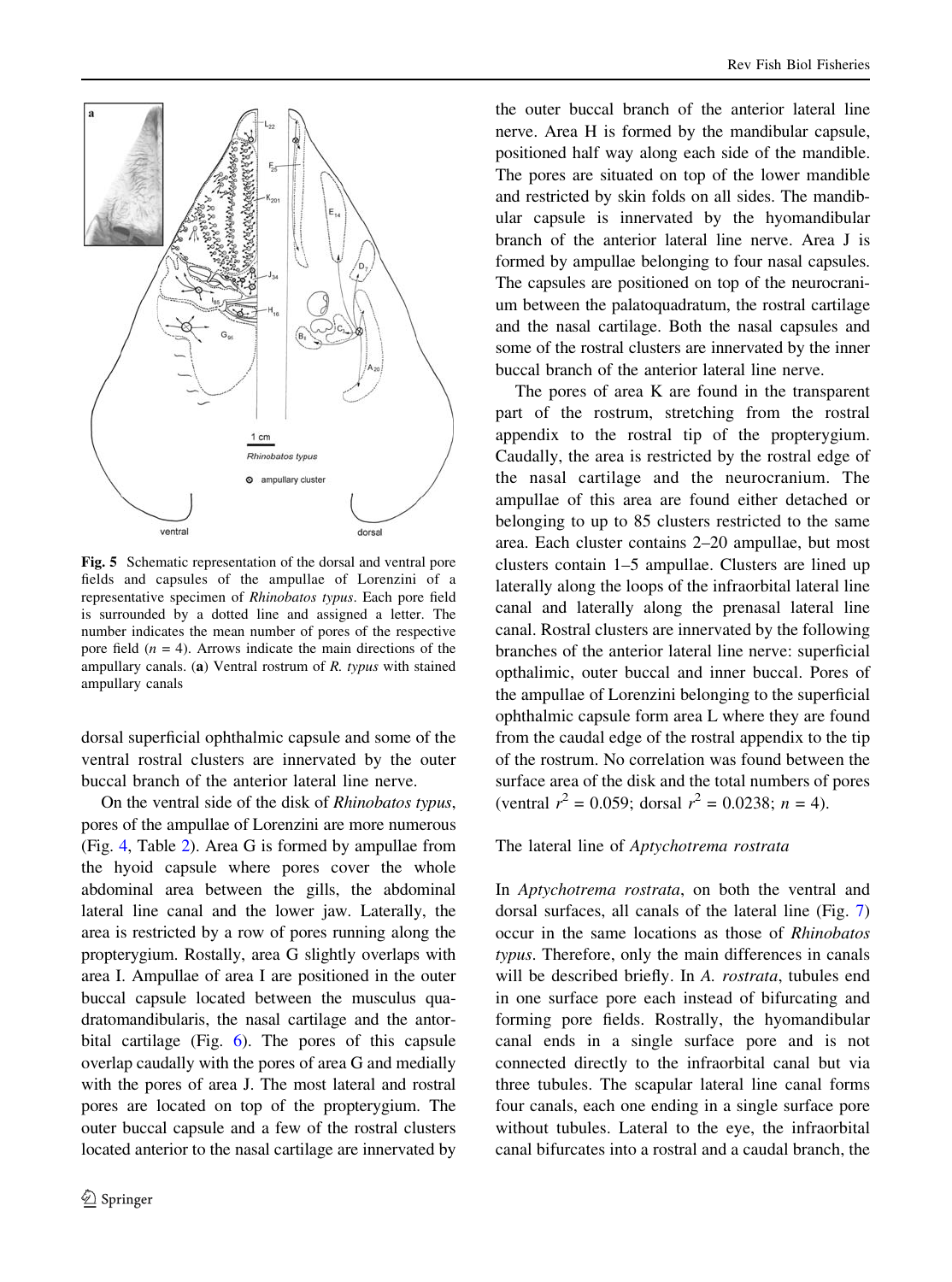<span id="page-8-0"></span>

Fig. 6 Schematic representation of the right anterior dorsal and ventral surfaces of Rhinobatos typus with dermis and connectives removed. The position of the clusters of ampullae of the electrosensory system in respect to muscles and cartilages is shown

**Table 2** Counts of the pores belonging to the dorsal and ventral pore areas of the ampullae of Lorenzini of *Rhinobatos typus* ( $n = 4$ , [4](#page-6-0)3.3  $-49.5$  cm TL) and *Aptychotrema rostrata* ( $n = 2, 64.0-68.0$  $n = 2, 64.0-68.0$  $n = 2, 64.0-68.0$  cm TL). See Fig. 4 and Fig. 8 for location of pore areas

| Dorsal      | A               | В              |                 | Ð               | Е                | F              | Total            |
|-------------|-----------------|----------------|-----------------|-----------------|------------------|----------------|------------------|
| R. typus    | $19.5 \pm 7.1$  | $7.8 \pm 1.8$  | $2.5 \pm 3.2$   | $6.9 \pm 2.6$   | $13.5 \pm 3.9$   | $24.9 \pm 5.1$ | $75.1 \pm 11.4$  |
| A. rostrata | $41.7 \pm 2.9$  | $11.7 \pm 1.5$ | 0               | $18.7 \pm 3.1$  | $16.0 \pm 1.0$   | $24.7 \pm 2.1$ | $112.7 \pm 3.1$  |
| ventral     | G               | H              |                 |                 | К                |                | total            |
| R. typus    | $95.0 \pm 47.0$ | $15.8 \pm 9.8$ | $85.3 \pm 16.0$ | $34.3 \pm 29.4$ | $200.6 \pm 67.0$ | $22.3 \pm 4.7$ | $452 \pm 162.8$  |
| A. rostrata | $77.0 \pm 1.0$  | $13.3 \pm 2.1$ | $75.0 \pm 7.1$  | $35.5 \pm 4.9$  | $334.5 \pm 24.7$ | $\theta$       | $461.5 \pm 17.7$ |

former branch ends in various ramifying tubules, whereas the latter possesses only straight tubules each terminating in a single surface pore. Unlike in R. typus, the supraorbital and infraorbital canals are not connected rostal to the eye. The dorsolateral pit organs are evenly distributed along the body axis in the area restricted by the supraorbital and posterior lateral line canals.

The ventral abdominal lateral line canal of *Apty*chotrema rostrata (Fig. [7\)](#page-9-0) consists of a canal with tubules on one side and is not an open groove as in Rhinobatos typus. Both the prenasal and most medial supraorbital canals lack tubules.

The ampullary system of Aptychotrema rostrata

The overall distribution of ampullary pores in Aptychotrema rostrata (Fig.  $8$ ) is very similar to Rhinobatos typus. The dorsal pore fields of A. rostrata (Fig. [9,](#page-10-0) Table 2) differ from R. typus only slightly. In the first specimen examined, pores found in areas A to D all belong to the ampullae of the hyoid capsule, whereas in the second specimen pores of area D belong to a small cluster located on the rostral edge of area A. Pore field A is more elongated rostrally. Pore field B lies caudal of the spiracle and area D is halfmoon shaped and lateral to the eye. Area C is lacking,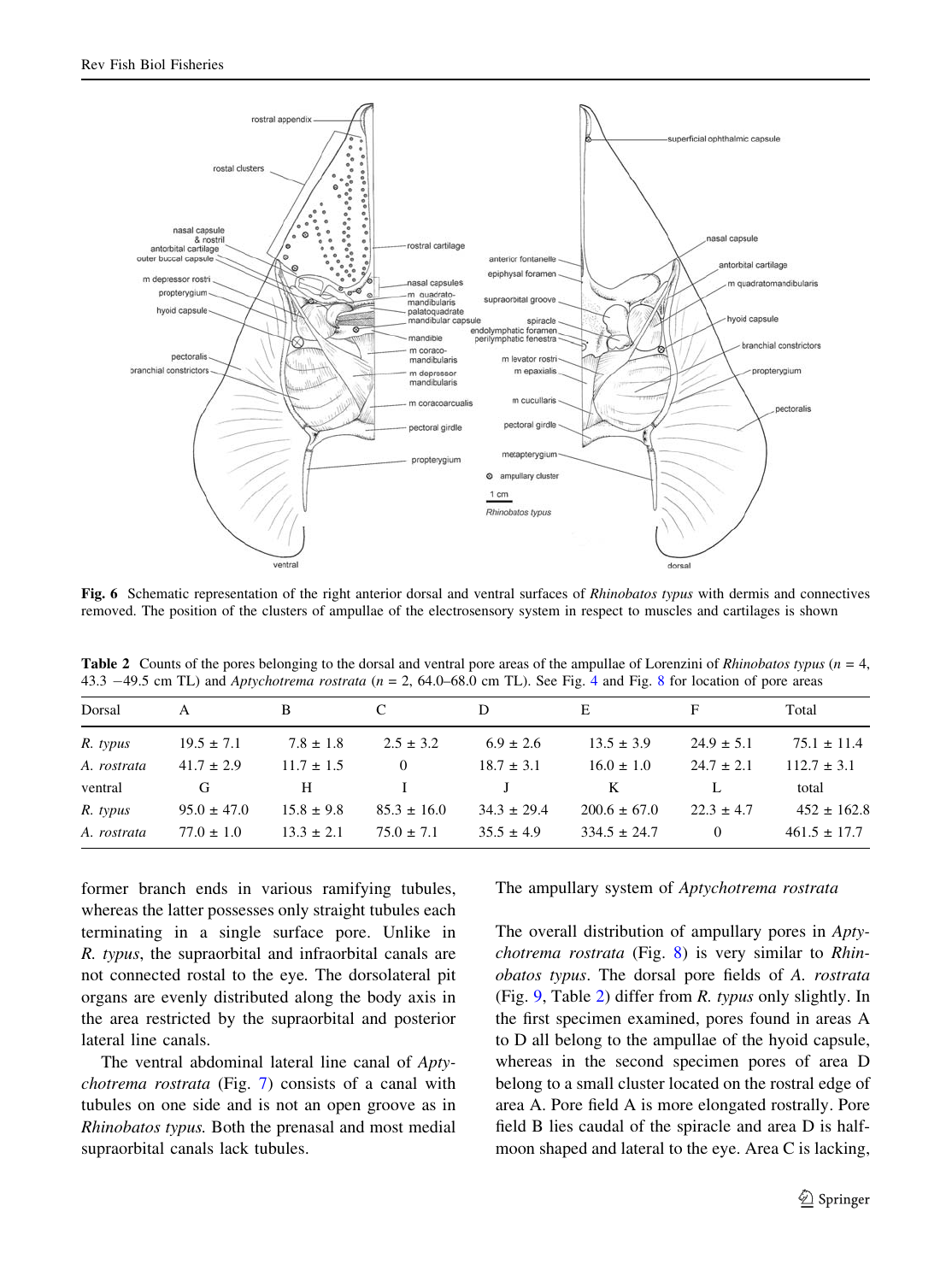<span id="page-9-0"></span>

Fig. 7 Schematic representation of the mechanosensory lateral line canal system on the right dorsal and ventral disk surfaces of Aptychotrema rostrata

and pore field E is enlarged. Ampullae of area E are found detached and occur in two small clusters located underneath the pore field (Fig. [9](#page-10-0)). Ampullae forming area F are innervated by the superficial ophthalmic branch of the anterior lateral line canal. The innervation of the ampullary clusters forming area E could not be determined.

On the ventral side of Aptychotrema rostrata, area G is formed by the hyoid capsule, where the bilateral pore fields do not overlap along the body axis (Fig. [9](#page-10-0)). Area H is restricted to the lower jaw and area I is formed by four ampullary capsules located lateral to the nasal cartilage (Fig. [9](#page-10-0)). Ampullae of both capsules are innervated by the outer buccal branch of the anterior lateral line nerve. Area J is formed by four nasal capsules located on the neurocranium between the nasal cartilages. Ampullae of the rostral region are found detached or in small clusters containing a maximum of 15 ampullae. Contrary to Rhinobatos typus, all pores of the rostral region belong to rostral clusters. Ampullae of the superficial ophthalmic capsule do not form somatic pores on the ventral surface. Area K includes all pores on the rostrum of A. rostrata. The innervation characteristics of both species of shovelnose ray are similar.

#### Canal lengths of the ampullae of Lorenzini

Canal length increases linearly with total length in both species. The dorsal surface of Aptychotrema rostrata lacks area C. Area E is formed by ampullae of the hyoid capsule in Rhinobatos typus but several small ampullary clusters in A. rostrata. This difference is reflected in the length-range of ampullary canals (Table [3\)](#page-11-0). Those in areas A and F are extremely variable, due to the location of the hyoid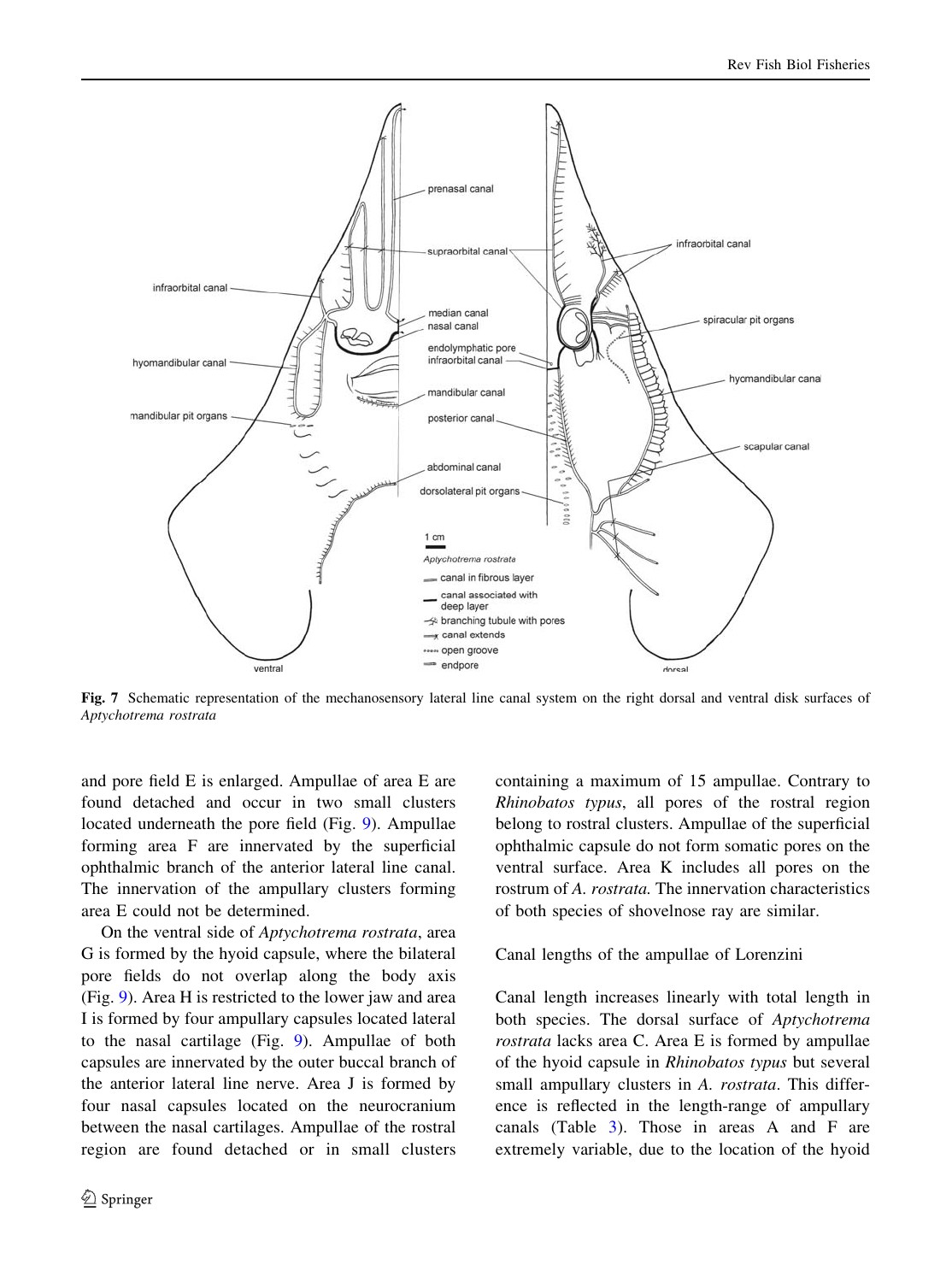<span id="page-10-0"></span>

Fig. 8 Schematic representation of the dorsal and ventral pores of the ampullae of Lorenzini of Aptychotrema rostrata. All ventral pore fields contain a mean of  $461.5 \pm 17.7$  pores and dorsally there are a mean of  $112.7 \pm 3.1$  pores (n = 2)

capsule half way along the elongated pore field, resulting in a high standard deviation compared to area B, where pores are packed tightly in a small area distant from the ampullary capsule.

On the ventral side, numerous ampullary capsules and clusters distributed across the whole pore field form areas J and K, therefore canals are short with low variation. There are interspecific differences in the morphology of area I. In Aptychotrema rostrata, this area is formed by ampullae of four buccal capsules with short canals, whereas Rhinobatos typus possesses only a single buccal capsule. The canals of this area are shorter in A. rostrata than those in R. typus.

# Morphology of the ampullary endings of Rhinobatos typus

Pores of the ampullae of Lorenzini of Rhinobatos typus are visible macroscopically. Each pore leads to a single jelly-filled canal of several cm in length that opens proximally to an ampullary bulb formed by several alveoli (for mean counts of hyoidal and rostral ampullae see Table [4\)](#page-11-0). The sensory epithelium is restricted to the alveolus and appears twice as thick



Fig. 9 Schematic representation of the dorsal and ventral pore fields and capsules of the ampullae of Lorenzini of one representative specimen of Aptychotrema rostrata. Each pore field is surrounded by a dotted line, and is assigned a letter. The number indicates the mean number of pores of the respective pore field  $(n = 2)$ . Arrows indicate the main directions of the ampullary canals

as the epithelial lining of the canal wall. Cells of the canal wall are elongated, whereas the cells of the receptor epithelium are oval with an oval nucleus.

The ampullae of Rhinobatos typus are multi-alveolate (sensu Andres and von Düring [1988](#page-15-0)), lack a central stage and are surrounded by several layers of collagen fibres. Shortly before opening up to the ampullary bulb, the ampullary canal internally bifurcates into several branches simultaneously, (Table [4\)](#page-11-0) with branches being separated by a membrane. Each canal branch forms several alveolar bulbs (Fig. [1,](#page-3-0) Table [4](#page-11-0)). The external and internal structures of the alveoli differ. What externally appears to be one large alveolar bulb, internally comprises several alveolar bulbs. Internal divisions are created by the epithelium of the medial zone, which also separates the ampulla from the canal (Fig. [10](#page-12-0)A).

Ampullae of the rostral region of Rhinobatos typus occur either detached (Fig. [10](#page-12-0)B) or in small clusters of up to 20 ampullae (Fig. [10](#page-12-0)C). Ampullary clusters are embedded in a capsule of connective tissue (Fig. [10](#page-12-0)A), which also surrounds detached ampullae,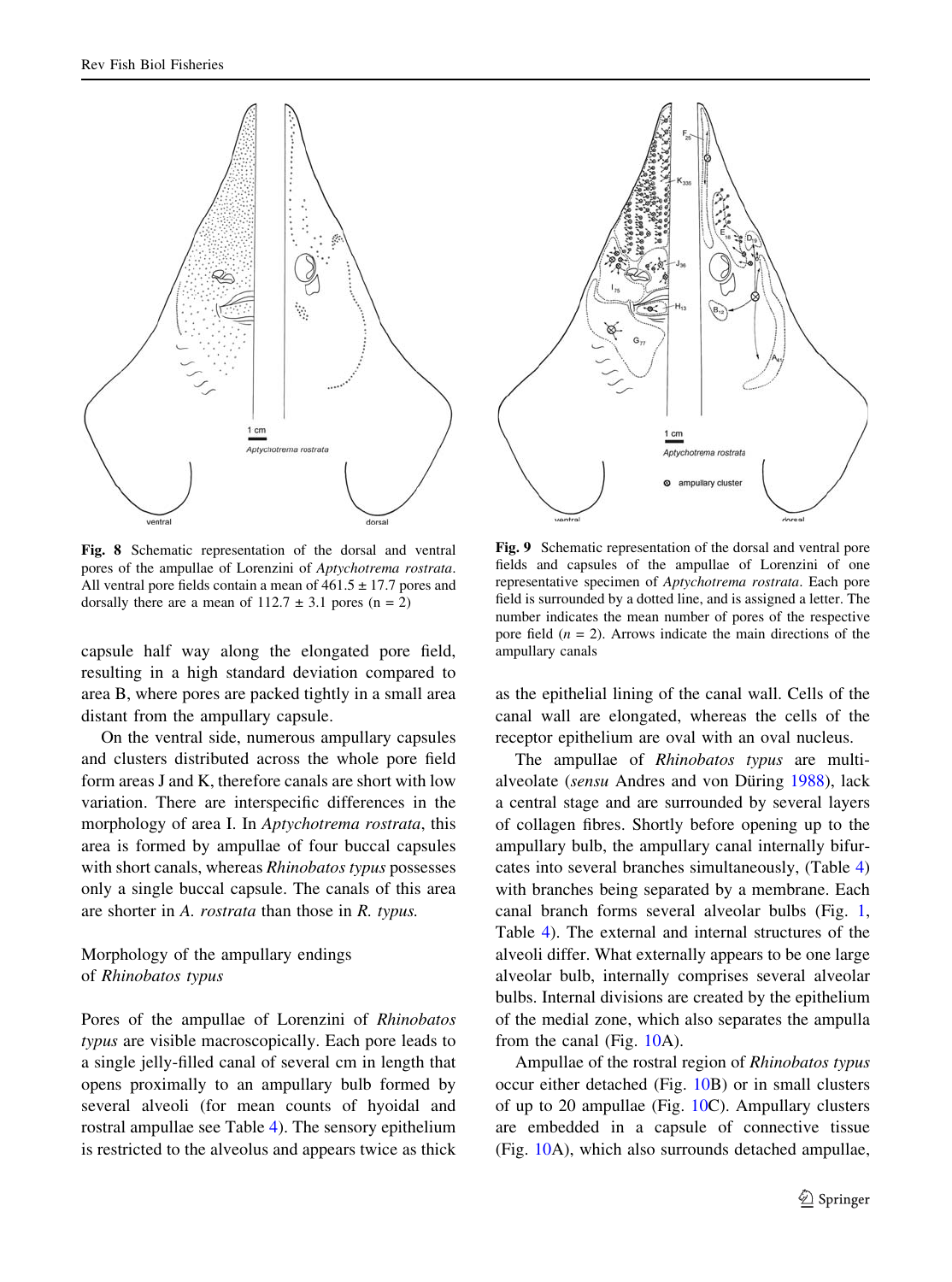| Dorsal pore fields  | А              | B              |                |                | E               |                 |
|---------------------|----------------|----------------|----------------|----------------|-----------------|-----------------|
| R. typus            | $22.5 \pm 7.5$ | $27.3 \pm 1.7$ | $7.6 \pm 2.1$  | $34.2 \pm 7.3$ | $53.4 \pm 18.3$ | $25.8 \pm 17.9$ |
| A. rostrata         | $23.4 \pm 9.6$ | $35.1 \pm 1.2$ | 0              | $55.5 \pm 1.6$ | $9.6 \pm 4.4$   | $31.8 \pm 14.2$ |
| ventral pore fields | G              | H              |                |                |                 |                 |
| R. typus            | $18.8 \pm 8.9$ | $6.7 \pm 3.1$  | $14.5 \pm 5.6$ | $8.2 \pm 3.7$  | $7.3 \pm 2.8$   | $8.3 \pm 3.9$   |
| A. rostrata         | $22.4 \pm 7.5$ | $7.9 \pm 1.7$  | $9.8 \pm 2.5$  | $4.7 \pm 1.6$  | $8.9 \pm 3.4$   | $\theta$        |
|                     |                |                |                |                |                 |                 |

<span id="page-11-0"></span>Table 3 Comparison of the mean canal lengths of the ampullae of Lorenzini of a specimen of Rhinobatos typus (49.9 cm total length) with a specimen of Aptychotrema rostrata (68.0 cm total length)

Table 4 (1) Measurements taken from the ampullae of the rostral tissue and the hyoid region of *Rhinobatos typus* ( $n = 4$ , Table [1](#page-2-0) No.3–6). (2) Mean counts of ampullary structures of the rostral tissue and the hyoid region of Rhinobatos typus  $(n = 4, Table 1 No.3–6)$  $(n = 4, Table 1 No.3–6)$  $(n = 4, Table 1 No.3–6)$ . All values are given as mean  $\pm$  standard deviation

|     |                                                     | Rostral          | Hyoid            |
|-----|-----------------------------------------------------|------------------|------------------|
| (1) | Alveolar lumen $(10^{-8} \text{ m}^2)$              | $3.0 \pm 1.3$    | $3.7 \pm 1.6$    |
|     | Longitudinal ampullary area $(10^{-8} \text{ m}^2)$ | $16.8 \pm 5.4$   | $33.0 \pm 5.9$   |
|     | Canal diameter $(\mu m)$                            | $242.5 \pm 55.2$ | $283.3 \pm 36.5$ |
| (2) | Alveoli per ampulla                                 | $9.3 \pm 2.4$    | $17.0 \pm 5.8$   |
|     | Alveoli per canal- branch                           | $3.8 \pm 1.4$    | $5.1 \pm 1.3$    |
|     | Canal-branch per ampulla (median)                   | $2.7 \pm 1.0$    | $3.6 \pm 1.1$    |

isolating them from the dermis. Connective tissue capsules are located in cavities of the deep fascia, between the fibrous layer of the dermis and the underlying connective tissue (Fig. [10](#page-12-0)D). Alveoli of different ampullae can be interdigitated since the layers of collagen surrounding individual ampullary bulbs are not very pronounced in ampullae of the rostral region, and ampullary canals bifurcate into several branches simultaneously.

Ampullary measurements from Rhinobatos typus  $(n = 4,$  Table [1](#page-2-0) No.1–6) are presented in Table 4. No significant differences were found between individuals for each tissue for the three characteristics of the ampullary structure: number of alveoli per ampulla (hyoid: ANOVA,  $F(4,21) = 1.860$ ,  $P = 0.155$ ; rostral: ANOVA,  $F(2,12) = 3.51$ ,  $P = 0.063$ ), number of alveoli per canal-bifurcation (hyoid: ANOVA,  $F(5,26) = 1.28$ ,  $P = 0.303$ ; rostral: ANOVA,  $F(2,12) = 1.52$ ,  $P = 0.258$  and number of canalbifurcations per ampulla (hyoid: Kruskal-Wallis test:  $H(5,N = 32) = 8.618$ ,  $P = 0.125$ ; rostral: Kruskal– Wallis test:  $H(2,N = 15) = 4.05$ ,  $P = 0.13$ ). Therefore, data from each tissue from all specimens were pooled. Hyoidal ampullae are larger, and structurally more complex, than ampullae of the rostral region

and they possess significantly more canal branches per ampulla (Mann-Whitney  $U$  Test,  $U = 132$ ,  $Z = 2.465$ ,  $P = 0.014$ ), more alveoli per canal branch (T-test,  $df = 45$ ,  $P = 0.0042$ ) and as a result also more alveoli per ampulla (*T*-test, df = 39,  $P = 0.00002$ ).

## **Discussion**

Peripheral organisation of the mechanosensory lateral line and electrosensory ampullary system

In the present study, the structures of the mechanoreceptive and electroreceptive sensory systems of two rhinobatid shovelnose rays were examined. As environmental cues that stimulate the visual, electroreceptive and mechanosensory systems are important for elasmobranch fishes during prey capture at close range (Hueter et al. [2004\)](#page-16-0), the morphology of those three sensory systems allows us to draw conclusions on their specific function and use within this context.

The morphology and spatial distribution of the lateral line organs determine the receptive field, range and frequency response properties in elasmobranchs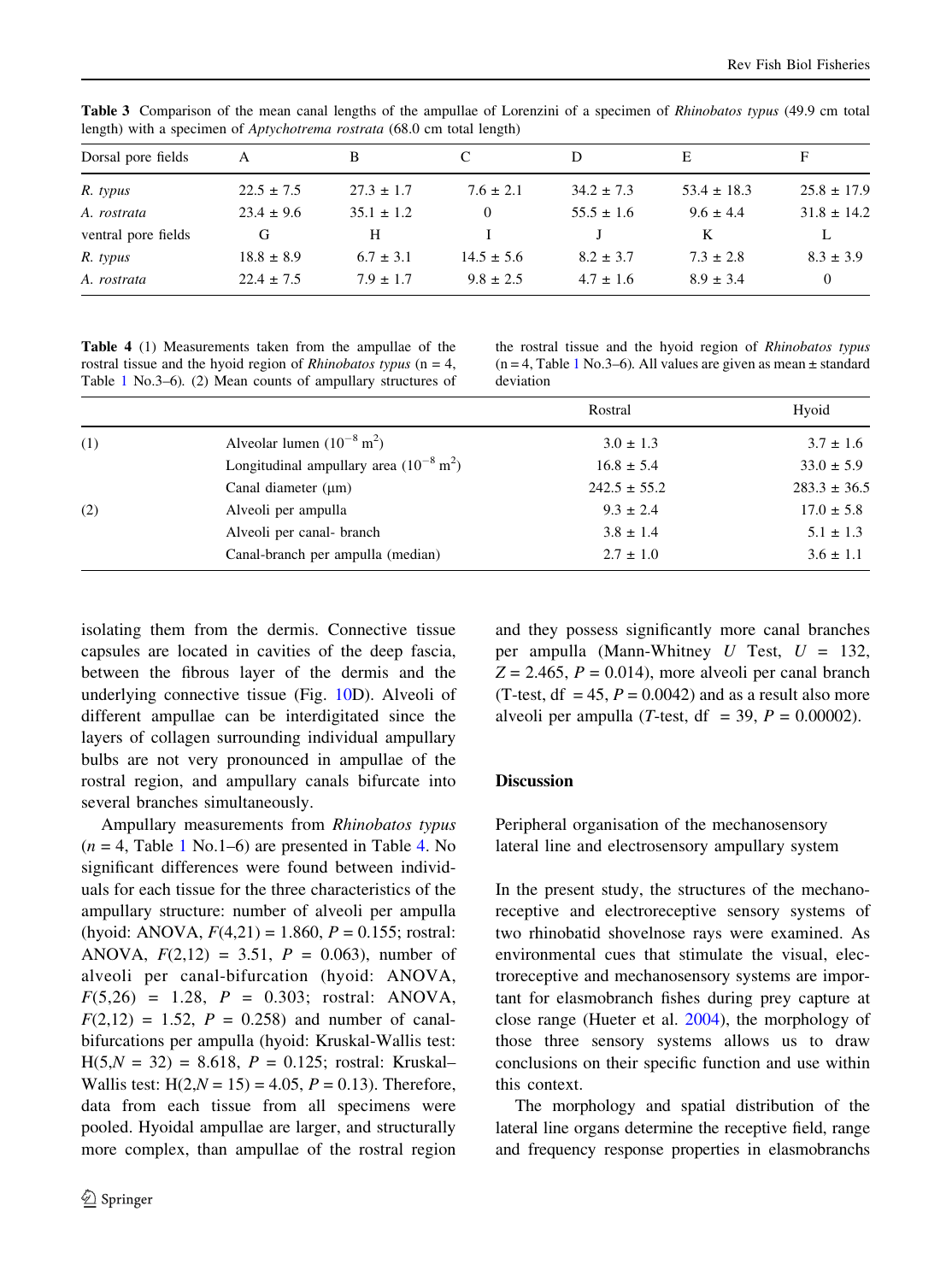<span id="page-12-0"></span>

Fig. 10 (a) Light micrograph of a cross section of hyoid ampullae of Lorenzini of Rhinobatos typus. The ampulla consists of several alveoli (Al1, Al2, Al3), and is surrounded by a collagen sheath (Ct). Scale bar  $5 \mu m$ . (b) Longitudinal section of the ventral rostrum of *Rhinobatos typus*. Rostral ampullae (A1, A2) are embedded in the dermis (De). Scale bar 15  $\mu$ m. (c) Frontal section of the rostral tissue of *Rhinobatos* typus showing two ventral ampullary clusters (Cl1, Cl2). Scale

(Maruska [2001](#page-16-0)). For example, neuromast morphology determines the type of information processed by mechanoreceptors (Kroese and Schellart [1992](#page-16-0); Maruska [2001\)](#page-16-0). Differences in the characteristics of the lateral line systems of the examined species of shovelnose rays can be explained by their ecology. One major difference between the two species is found in the abdominal lateral line canal, which forms an open groove in *Rhinobatos typus*, but a closed canal with tubules in Aptychotrema rostrata. We hypothesize this difference to be functional and not systematic. Similar findings are evident in a morphological study on the lateral line and ampullary systems of elasmobranch taxa in Chinese waters, where the formation of an open groove (termed pit organ by Chu and Wen [1979](#page-15-0)) of the abdominal canal was only found in Squatina

bar 20  $\mu$ m. (d) Frontal section of the rostral tissue of Rhinobatos typus. Two detached ventral ampullae (A1, A2) are visible. Ampullary canals radiate in two different directions, crossing over while permeating into deeper tissue layers. Scale bar 20  $\mu$ m. (A, A1, A2) ampulla, (Al1, Al2, Al3) alveolus, (Bm) basement membrane, (Bv) blood vessel, (Ca, Ca1, Ca2) ampullary canal, (Cl1, Cl2) ampullary cluster, (Ct) collagen sheath, (D) denticle, (De) dermis, (Ep) epidermis

japonica and Mustelus griseus (Chu and Wen [1979](#page-15-0)). In contrast, all rhinobatids examined possessed a closed abdominal lateral line canal similar to that of Aptychotrema rostrata, except Rhynchobatus diddensis (Rhynchobatidae) and Scobatus granularis (=Rhinobatos granularis, Rhinobatidae) which both lacked tubules (Chu and Wen [1979](#page-15-0)).

Tubules branching off the lateral line canals of Rhinobatos typus are ramified, which contrasts with the straight tubules of Aptychotrema rostrata. We hypothesize this to be an adaptation to the large body size of R. typus, but this hypothesis remains to be tested. As R. typus can obtain 270 cm in total length, lateral line pores of adults will be spaced further apart than in adults ofA. rostrata.Increase in pore spacing causes a decrease in mechanosensory resolution that might be compensated by an increased number of pores per tubule.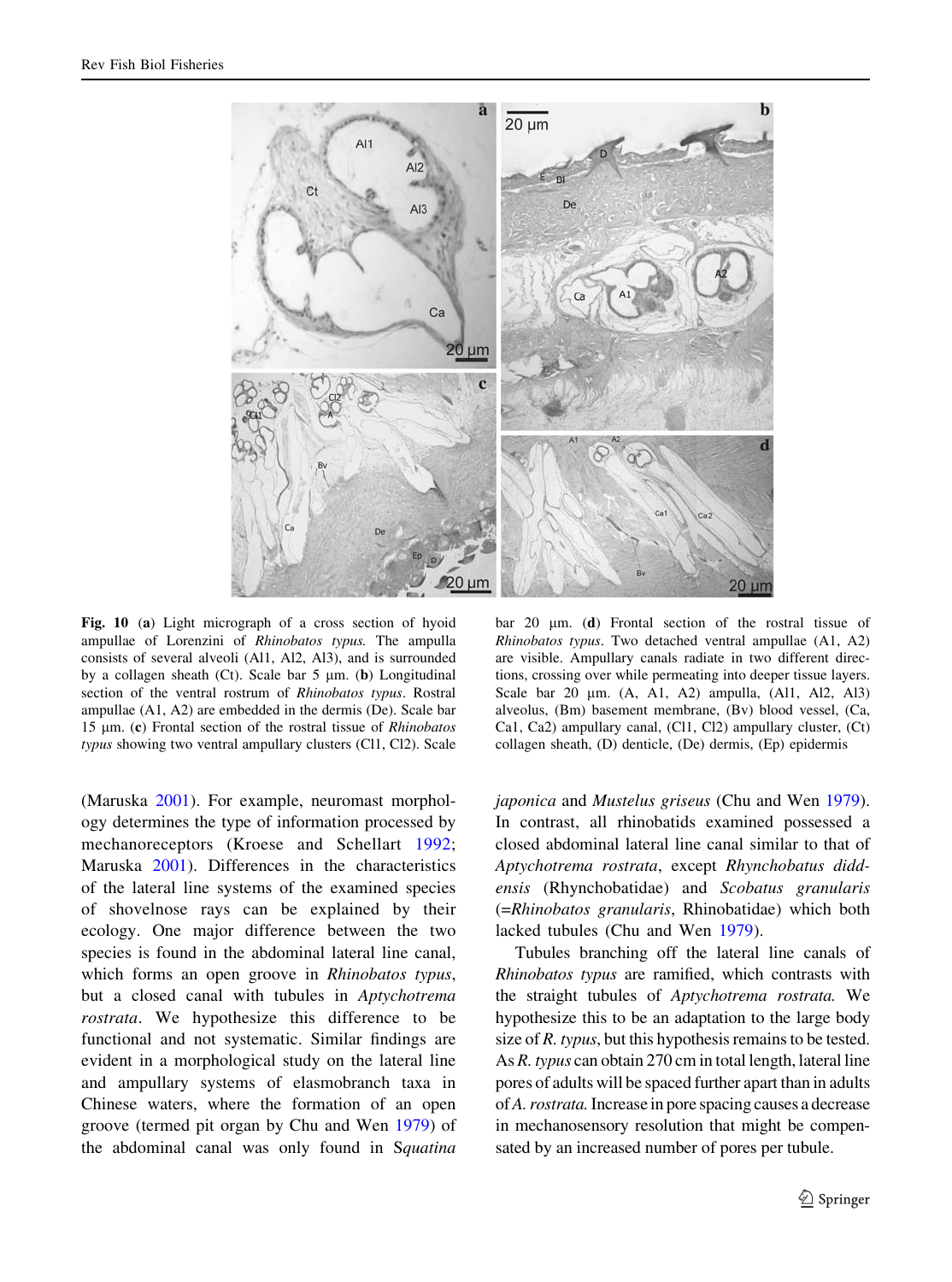The ventral prenasal lateral line canals of Aptychotrema rostrata are non-pored in contrast to the pored canals that possess branched tubules in Rhinobatos typus. Non-pored lateral line canals occur predominantly on the ventral side of batoids (Maruska and Tricas [2004\)](#page-16-0), and may house specialised tactile mechanoreceptors, allowing the detection of stimuli from small infaunal organisms that do not stimulate pored canals (Maruska and Tricas [2004](#page-16-0)). The presence of pored canals on the ventral side of the rostrum of  $R$ . typus could indicate a dietary shift to more free moving prey with increasing size but there are no life history data to support this hypothesis. Stomach contents of R. typus from Western Australia do not reflect a dietary shift, but information on the maximum size of animals caught is only reported as >120 cm (White et al. [2004](#page-17-0)), which is less than half the maximum reported total length (Cavanagh et al. [2003\)](#page-15-0). Non-pored prenasal canals of A. rostrata do reflect their diet, which is dominated by benthic crustaceans. A minor dietary shift is known for A. rostrata, where teleosts gain importance in larger individuals, but in adults crustaceans still comprise about 90% of the dietary importance (Kyne and Bennett [2002](#page-16-0)). The non-pored arrangement might enable this species to perceive tactile stimuli from infaunal prey while, simultaneously preventing contamination of the canals by sand intruding through the pores, as suggested by Maruska and Tricas [\(2004](#page-16-0)).

Interspecific variations in the morphological characteristics of the ampullae of Lorenzini of chondrichthyans can be explained by different ecological influences and life histories. Variations can occur in the following: distribution and total number of pores, number of alveoli per ampulla, average alveolous size and length of the canals. Moreover, the number of ampullae per cluster and the number of clusters themselves vary between species (Norris [1929](#page-16-0); Raschi [1984](#page-16-0), [1986](#page-16-0)).

The relationship between the visual and electroreceptive systems might explain morphological variations of the distribution of ampullary pores. In dorso-ventrally flattened batoids, the visual system does not provide the necessary input to guide the animal to its prey as the mouth is positioned ventrally and the eyes are positioned dorsally (Raschi [1984,](#page-16-0) [1986\)](#page-16-0). Species feeding predominantly on slow, buried prey possess higher densities of pores ventrally, with the highest densities found around the mouth, compared to species feeding on mobile prey (Raschi [1984](#page-16-0), [1986\)](#page-16-0). This is supported by the present study, as the total number of ampullary pores found on the ventral skin surface of Rhinobatus typus is approximately six times higher than dorsally, Aptychotrema rostrata possesses four times more pores ventrally than dorsally. Pores are concentrated around the mouth, in the abdominal area between the gills and along the rostral cartilage. Electric fields created by cryptic prey are perceived by the electrosensors on the rostrum during forward movement and guide the shovelnose ray to the prey. Atlantic shovelnose rays Rhinobatos lentiginosus rapidly approach their prey when attacking and then press their bodies against the substratum to immobilize the prey. To reposition the mouth, the shovelnose ray slightly elevates the body, keeping the pectoral fins, pelvic fins, rostrum and tail pressed against the substratum (Wilga and Motta [1998\)](#page-17-0).

Electroreceptive pore densities represent a measure of sensory system resolution, as each ampulla functions independently (Waltman [1966\)](#page-17-0). Each ampulla is connected to a surface pore by a single canal. The total number of pores of an elasmobranch remains constant throughout development (Raschi [1978,](#page-16-0) [1984](#page-16-0); Aadland [1992](#page-15-0); Kajiura [2000\)](#page-16-0), whereas body size increases. In the present study, no correlation was found between body size and the number of either dorsal or ventral ampullary pores, indicating that in rhinobatids the number of ampullae remains constant throughout much of their development. Pores of the right and left pore field G overlap in some specimens of Rhinobatus typus, but not in Aptychotrema rostrata. As bilateral pore fields do not overlap in the larger specimens of R. typus, which were still smaller than the examined specimens of A. rostrata, we assume that the overlap occurs only in juvenile individuals.

Norris ([1929\)](#page-16-0) mentions five ampullary clusters for rhinobatids, namely the supra-orbital, inner buccal, outer buccal, hyoidean and mandibular clusters. The five innervation areas of the anterior lateral line nerve were identified in both species. However, both rhinobatids we examined possess multiple clusters, especially along the rostral cartilage and in the triangle created by the rostal cartilage and the rostral end of the propterygium. Ampullae of this region are innervated by the outer buccal, inner buccal and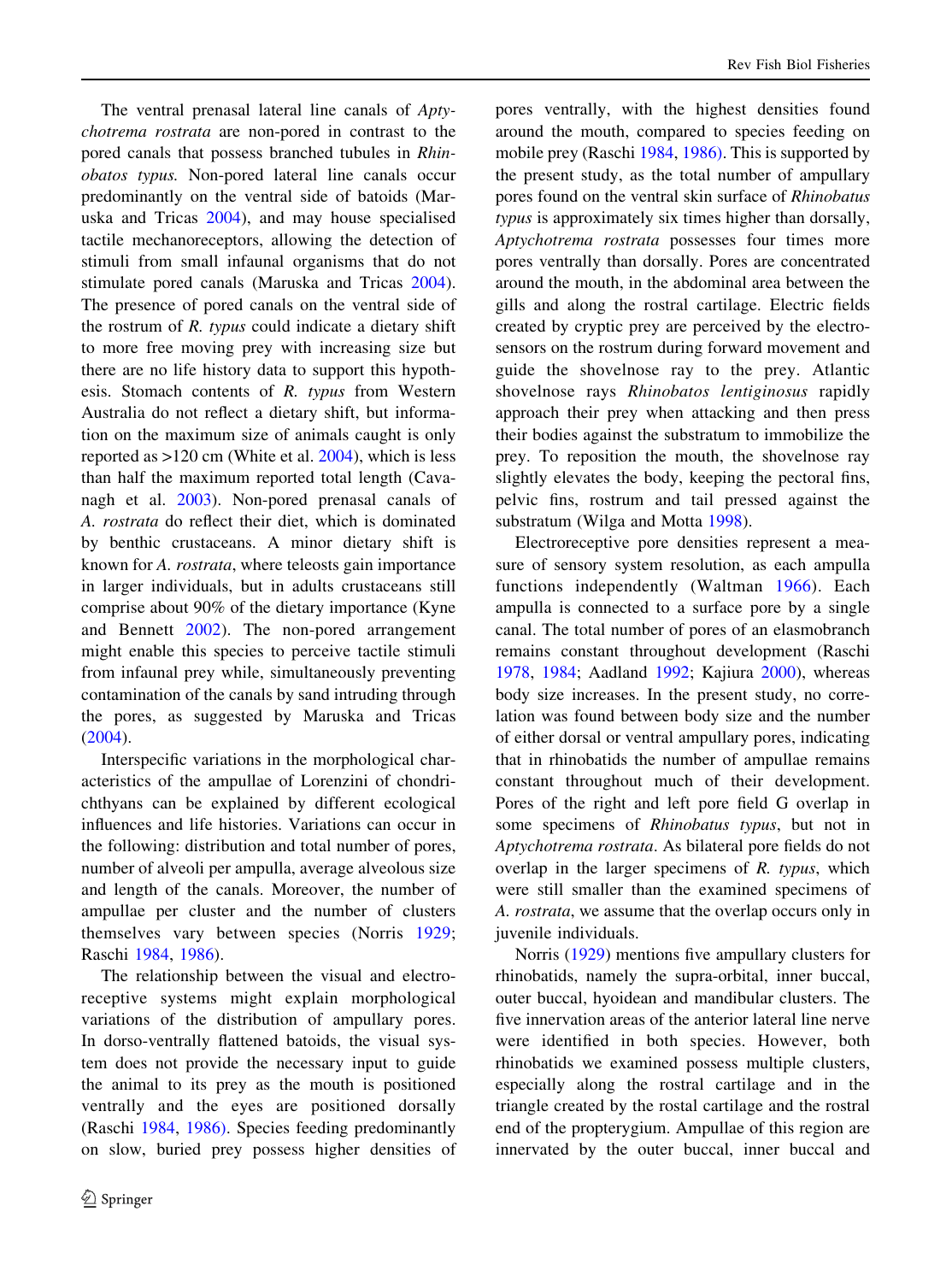superficial ophthalmic branches of the anterior lateral line nerve, which divide and spread out to reach all of the small clusters containing mostly fewer than ten ampullae each.

The similarity of the electrosensory systems of these shovelnose rays is striking considering that Rhinobatos typus forms stable populations in freshwater (Compagno and Last [1999;](#page-15-0) Cavanagh et al. [2003\)](#page-15-0), whereas Aptychotrema rostrata is restricted to saltwater. No miniampullae of freshwater rays (sensu Andres and von Düring [1988\)](#page-15-0) were found. Canals of the rostral tissue are shorter and more uniform in length than the canals of ampullae of other regions. Nevertheless, these canals are about ten times longer than canals found in the obligate freshwater ray Potamotrygon (Szamier and Bennett [1980](#page-16-0)) and Dasyatis garouaensis (Raschi and Mackanos [1989](#page-16-0)).

Among species of rajoid, galeoid and carcharhiniform Chondrichthyes, basic pore patterns of the ampullary system are consistent among species, with the feeding ecology of each species influencing the number of pores and surface area of pore fields (Raschi [1984;](#page-16-0) Kajiura [2000](#page-16-0)). This pattern can be verified for rhinobatids by comparison of the present study with ampullary clusters described for other species of rhinobatids (Chu and Wen [1979](#page-15-0)). However, positioning and number of ampullary clusters is species-specific in rhinobatids. Both the pore patterns and the distribution of the ampullary clusters in Aptychotrema rostrata differ from those of Rhinobatos typus, although a basic pore distribution pattern is conserved. Small rostral clusters of two to ten ampullae have only been found ventrally in R. typus but do occur dorsally in A. rostrata.

The numerous ampullary clusters found in the rostral region of both species of rhinobatids permits us to speculate that the elongated rostrum may have developed to enhance sensory input. This theory corresponds to the enhanced electrosensory hypothesis for sphyrnid sharks. The laterally-expanded cephalofoil of sphyrnids allows electrosensory organs to be spaced out more widely compared to other sharks, increasing the sampling area (Kajiura [2000](#page-16-0)). Similarly the elongation of the rostrum of rhinobatids, a morphological feature unique for rhinobatids and rhynchobatids, could be explained by the high density of ampullary pores in this region. Comparison of total pore counts to the closely-related rajids was not considered, as ampullary canals of this group radiate to the edges of the disk (see Chu and Wen [1979\)](#page-15-0), and pore fields occupy a significantly larger area.

A major difference between the two evolutionary developments of rhinobatids and sphyrnids is the length ranges of the canals. Rhinobatids possess multiple rostral clusters with short canals, whereas sphyrnids possess ampullary clusters located on the neurocranium with canals radiating to the edges of the cephalofoil (Chu and Wen [1979](#page-15-0)), and are therefore significantly longer. As the receptor epithelium is sensitive to voltage gradients created between the surrounding medium and the inside of the ampulla (Murray [1974\)](#page-16-0), and the passive cable properties of the ampullary canals cause attenuation of high frequency signals (Waltman [1966](#page-17-0)), the sensitivity to voltage gradients increases with the length of the canal (Murray [1974\)](#page-16-0). Therefore long canals on the pectoral disk of rhinobatids allow the detection of weak electric fields, whereas short canals of the rostrum have a lower sensitivity and allow the localisation of an intense field at close range during capture of prey (Tricas and New [1998](#page-16-0)).

A spatial interrelationship between the pores of the lateral line and ampullary pores is apparent in both species. In Rhinobatos typus, pores of the dorsal pore fields E and D are distributed along the infraoribtal lateral line canal and pores of pore area A run in close proximity to the dorsal hyomandibular canal. On the ventral side of the rostrum, ampullary clusters belonging to area K are distributed along the prenasal and supraorbital lateral line canals. The cause of this spatial relationship is unknown, but conforms to the widespread belief that both sensory systems share a common evolutionary origin (Coombs and Montgomery [2005\)](#page-16-0). However, a study in the Oman shark, Iago omanensis, reported the development of the lateral line and ampullary system was not related and the authors assumed that the separation of the mechanosensory and electroreceptive systems occurred before the evolution of sharks (Fishelson and Baranes [1998\)](#page-16-0). There is no evidence that the electrosensory ampullae evolved from the lateral line organs, rather that both sensory systems evolved in the earliest craniates (Coombs and Montgomery [2005](#page-16-0)). However, a functional relationship could connect both sensory systems. The spatial distribution of mechanosensory and electrosensory arrays is largely preserved in the central nervous system as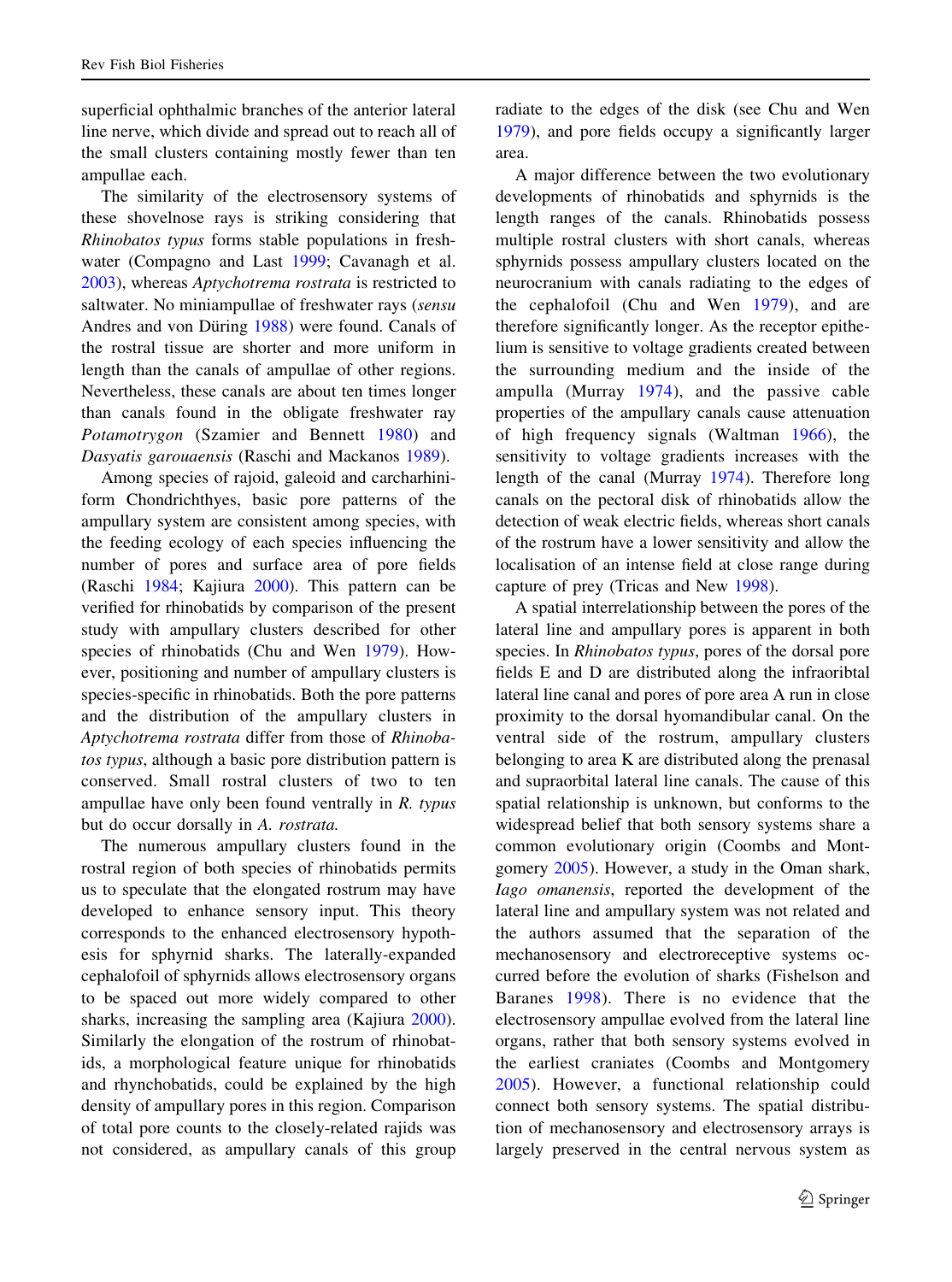<span id="page-15-0"></span>somatotopic maps (Coombs and Montgomery [2005](#page-16-0)). Further research is needed to identify whether different submodalities combine to form a more integrated picture (Coombs and Montgomery [2005\)](#page-16-0).

Morphology of the ampullary endings of Rhinobatos typus

Rhinobatos typus possesses ampullae of Lorenzini classified as multi-alveolate macroampullae (sensu Andres and von Düring 1988). Macroampullae are commonly found in marine elasmobranchs. The ampullary bulbs lack a central stage, as found in other elasmobranchs such as Carcharhinus leucas (Whitehead [2002](#page-17-0)) or Raja clavata (Waltman [1966](#page-17-0)). Ampullary organs of the two regions of Rhinobatos typus were discriminated according to their complexity. Generally, ampullae of the hyoid region show more morphological differences between individuals than ampullae of the rostral region. Moreover, the hyoidal ampullae are more complex in structure, as the number of canal branches per ampulla, and hence the number of alveoli per ampulla, are significantly higher in this region.

Ampullae of the rostral region occur in small clusters with the connective tissue surrounding each ampulla being not as distinct as in the hyoid cluster. This, in addition to the bifurcations of the canal, leads to heavy interdigitating of the alveoli of different ampullae. This was not observed in the hyoid region, where ampullae are separated by a distinct collagen sheath surrounding each ampulla.

The structure of the ampullary organs in elasmobranchs seems to be a taxonomically significant character independent of the ecology of a species, but further investigations are needed. The multialveolate structure of the ampullary organs seems to be more often represented in skates (Waltmann [1966;](#page-17-0) Raschi [1984](#page-16-0)), whereas galeoid and carcharhinid sharks possess ampullary organs with a low number of alveoli in one concentric row surrounding the central stage (Raschi [1984;](#page-16-0) Aadland 1992). In lamnid sharks, a series of irregularly-shaped alveoli are found in a radial pattern within the terminal end of the ampulla (Aadland 1992). Aadland's (1992) description of each alveolus being further divided into smaller alveoli seems to hold true for the ampullae of Rhinobatos typus, where the divisions of the alveoli are evident by ridges of the medial zone.

This study reveals that the morphology of the ampullary system of shovelnose rays is unusual amongst elasmobranchs. The hypertrophy of the electrosensory system in shovelnose rays indicates its importance during foraging. Moreover, the morphological characteristics of the mechanosensory system of both species are described and related to feeding strategies. Although the morphology provides evidence for the use of both sensory organs during the close range of prey capture, behavioural experiments are needed to identify their exact roles in rhinobatids.

Acknowledgements The authors would like to thank M. Bennett for supplying us with specimens of Aptychotrema rostrata, J. Johnson for granting access to specimens of Rhinobatos typus in the Queensland Museum. Also we would like to thank: M. Dittman, D. Zimmermann, D.L. Whitehead and L.Y.M. Daddow

# References

- Aadland CR (1992) Anatomical observation and description of the ampullae of Lorenzini in the shortfin mako shark Isurus oxyrinchus. PhD Thesis, Bucknell University
- Andres KH, von Düring M (1988) Comparative anatomy of vertebrate electroreceptors. Prog Brain Res 74:113–131
- Bodznick D, Boord RL (1986) Electroreception in chondrichthyes. Central anatomy and physiology. In: Bullock TH, Heiligenberg W (eds) Electroreception. John Wiley and Sons Interscience Publications, pp 225–257
- Boord RL, Campbell CBG (1977) Structural and functional organization of the lateral line system of sharks. American Zool 17:431–441
- Bullock TH, Szabo T (1986) Introduction. In: Bullock TH, Heiligenberg W (eds) Electroreception. John Wiley and Sons, New York, pp 1–12
- Cavanagh RD, Kyne PM, Fowler SL, Musick JA, Bennett MB (eds) (2003) The Conservation status of Australasian chondrichthyans. Report of the IUCN Shark Specialist Group. Australia and Oceania Regional Red List Workshop. The University of Queensland, School of Biomedical Sciences, Brisbane, Australia
- Chu YT, Wen MC (1979) A study of the lateral- line canal system and that of the Lorenzini ampullae and tubules of elasmobranchiate fishes of China. Monograph of Fishes of China, Academic Press, Shanghai
- Compagno LJV (1999) Endoskeleton. In: Hamlett WC (ed) Sharks, skates and rays. The biology of elasmobranch fishes. John Hopkins Univ. Press, pp 69–92
- Compagno LJV, Last PR (1999) Order Rhinobatiformes. In: Carpenter EK, Niem VH (ed) FAO Species identification guide for fisheries purposes. The living marine resources of the western central Pacific, Vol 3. Batoid fishes, chimaeras and bony fishes part 1 (Elopidae to Linophrynidae). Rome FAO, pp 1397–2068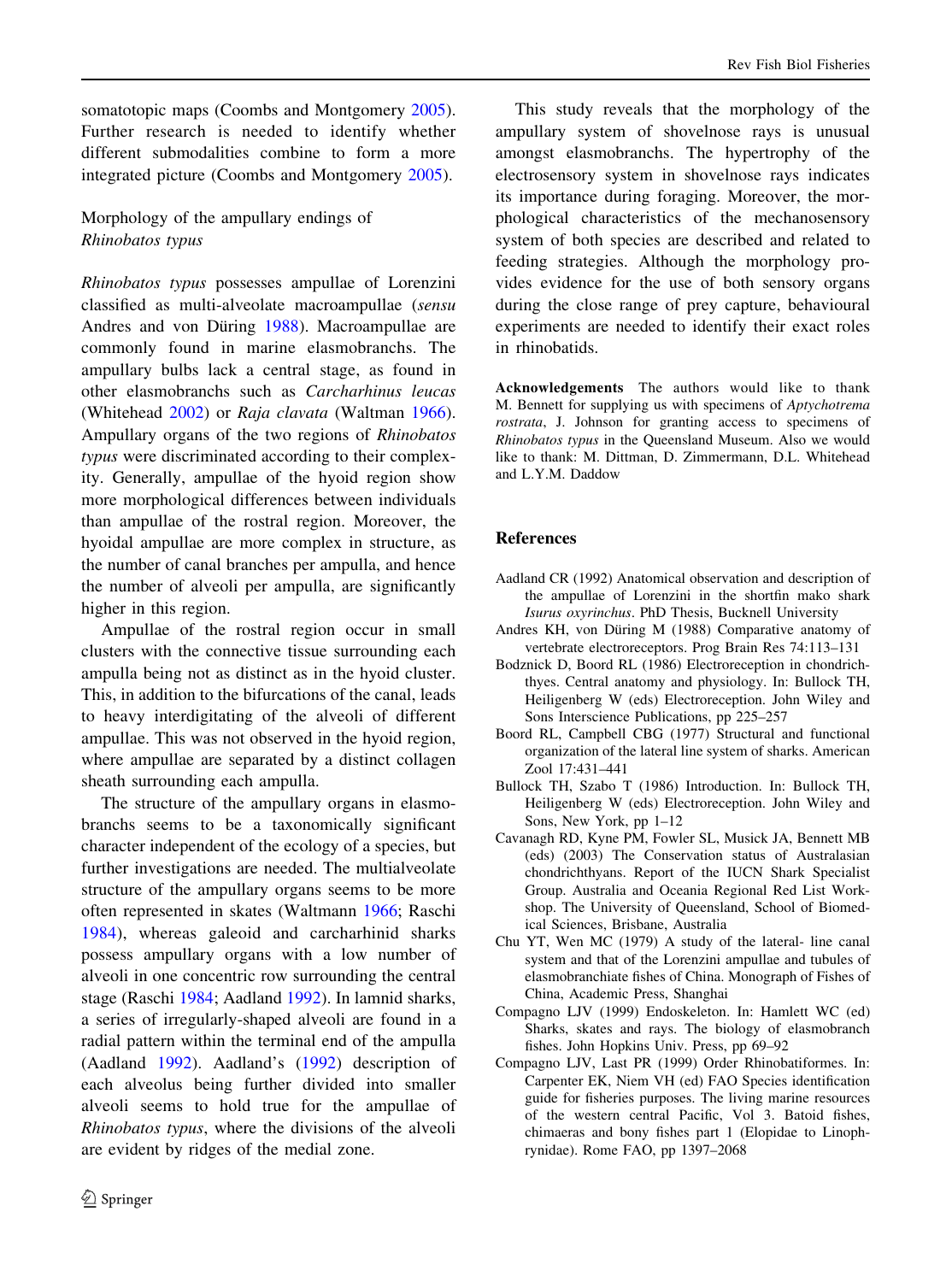- <span id="page-16-0"></span>Coombs S, Montgomery JC (2005) Comparing octavolateralis sensory systems: What can we learn? In: Bullock TH, Hopkins CD, Popper AN, Fay RR (ed) Electroreception. Springer handbook of auditory research, Vol 21. Springer Science + Business Media, Inc., pp 318–359
- Culling CFA (1974) Handbook of histopathological techniques. Butterworth and Co, London
- Dijkgraaf S (1963) The functioning and significance of the lateral line organs. Biol Rev 38:51–106
- Fishelson L, Baranes A (1998) Morphological and cytological ontogenesis of the ampullae of Lorenzini and the lateral line canals in the Oman shark, Iago omanensis Norman 1939 (Triakidae) from the Gulf of Aqaba, Red Sea. Anatom Rec 252:532–545
- Hueter RE, Mann DA, Maruska KP, Sisneros JA, Demski LS (2004) Sensory biology of elasmobranchs. In: Carrier CC, Musick JA, Heithaus MR (eds) Biology of sharks and their relatives. CRC Press, pp 325–368
- Jorgensen JM (2005) Morphology of electroreceptive sensory organs. In: Bullock TH, Hopkins CD, Popper AN, Fay RR (eds) Electroreception. Springer handbook of auditory research, Vol 21. Springer Science + Business Media, Inc. pp 47–67
- Kajiura SM (2000) Head morphology and electrosensory pore distribution of carcharhinid and sphyrnid sharks. Env Biol Fishes 61:125–133
- Kalmijn AJ (1974) The detection of electric fields from inanimate and animate sources other than electric organs. In: Fessard A (ed) (1974) Electroreceptors and other specialized receptors in lower vertebrates. Springer Berlin Heidelberg, pp 147–200
- Kasumyan AO (2003) The lateral line in fish: Structure, function and role in behaviour. J Ichthyol 43(Suppl2):S175–S203
- Karnovsky MJ (1965) A formaldehyde glutaraldehyde fixative of high osmolarity for use in electron microscopy. J Cell Biol 27:137A–138A
- Kemp NE (1999) Integumentary system and teeth. In: Hamlett WC (ed) (1999) Sharks, skates and rays. The biology of elasmobranch fishes. John Hopkins University Press, pp 43–68
- Köhler W, Schachtel G, Proske P (2002) Biostatistik. Eine Einführung für Biologen und Agrarwissenschaftler, Vol 3. Auflage Springer Verlag
- Kroese AB, Schellart NAM (1992) Velocity- and acceleration sensitive units in the trunk lateral line of the trout. J Neurophysiol 68:2212–2221
- Kyne PM, Bennett MB (2002) Reproductive biology of the eastern shovelnose ray, Aptychotrema rostrata (Shaw and Nodder, 1794), from Moreton Bay, Queensland, Australia. Mar Freshwater Res 53:583–589
- Last PR, Compagno LJV, Nakaya K (2004) Rhinobatos nudidorsalis, a new species of shovelnose ray (Batoidea: Rhinobatidae) from the Mascarene Ridge, central Indian Ocean. Ichthyol Res 51:153–158
- Liem KF, Summers AP (1999) Muscular system: Gross anatomy and functional morphology of muscles. In: Hamlett WC (ed) Sharks, skates and rays. The biology of elasmobranch fishes. John Hopkins Univ Press, pp 93–114
- Maruska KP (2001) Morphology of the mechanosensory lateral line system in elasmobranch fishes: ecological and behavioural considerations. Env Biol Fishes 60:47–75
- Maruska KP, Tricas TC (2004) Test of the mechanotactile hypothesis: neuromast morphology and response dynamics of mechanosensory lateral line primary afferents in the stingray. J Exp Biol 207:3463–3476
- McEachran JD, Dunn KA, Miyake T (1996) Interrelationships of the Batoid fishes (Chondrichtyes: Batoidea). In: Stiassney M, Parenti L, Johnson D (eds) Interrelationships of fishes. New York Academic Press, pp 63–83
- Murray RW (1962) The response of the ampullae of Lorenzini to electrical stimulation. J Exp Biol 39:119–128
- Murray RW (1974) The ampullae of Lorenzini. In Fessard A (ed) (1974) Electroreceptors and other specialized receptors in lower vertebrates. Springer Berlin Heidelberg, pp 125–146
- Norris BW (1929) The distribution and innervation of the ampullae of Lorenzini of the dogfish, Squalus acanthias. Some comparisons with conditions in other plagiostomes and corrections of prevalent errors. J Comp Neurol 47:449–465
- Peach MB (2001) The dorso-lateral pit organs of the Port Jackson shark contribute sensory information for rheotaxis. J Fish Biol 59:696–704
- Peach MB (2003) Inter- and intraspecific variation in the distribution and number of pit organs (Free neuromasts) of sharks and rays. J Morph 256:89–102
- Raschi WG (1978) Notes on the gross functional morphology of the ampullary system in two similar species of skates, Raja erinacea and R. ocellata. Copeia 1:48–53
- Raschi WG (1984) Anatomical observations on the ampullae of Lorenzini from selected skates and galeoid sharks of the western north Atlantic. PhD Thesis, College of William and Mary in Virginia
- Raschi WG (1986) A morphological analysis of the ampullae of Lorenzini in selected skates (Pisces, Rajoidei). J Morphol 189:225–247
- Raschi WG, Mackanos LA (1989) The structure of the ampullae of Lorenzini in Dasyatis garouaensis and its implications on the evolution of freshwater electroreceptive systems. J Exp Zool (Suppl. 2):101–111
- Statsoft Inc. (2004) Electronic statistics textbook. Tulsa, Ok. Available via Statsoft web site [http://www.statsoft.com/](http://www.statsoft.com/textbook/stathome.html) [textbook/stathome.html](http://www.statsoft.com/textbook/stathome.html) Cited 10 February 2006
- Szabo T (1974) Anatomy of the specialized lateral line organs of electroreception. In: Fessard A (ed) Electroreceptors and other specialized receptors in lower vertebrates. Springer Berlin Heidelberg, pp 13–58
- Szamier RB, Bennett MVL (1980) Ampullary electroreceptors in the fresh water ray, Potamotrygon. J Comp Physiol 138:225–230
- Tricas TC, Michael SW, Sisneros JA (1995) Electrosensory optimization to conspecific phasing signals for mating. Neurosci Letters 202:129–132
- Tricas TC, New JG (1998) Sensitivity and response dynamics of elasmobranch electrosensory primary afferent neurons to near threshold fields. J Comp Physiol A 182: 89–101